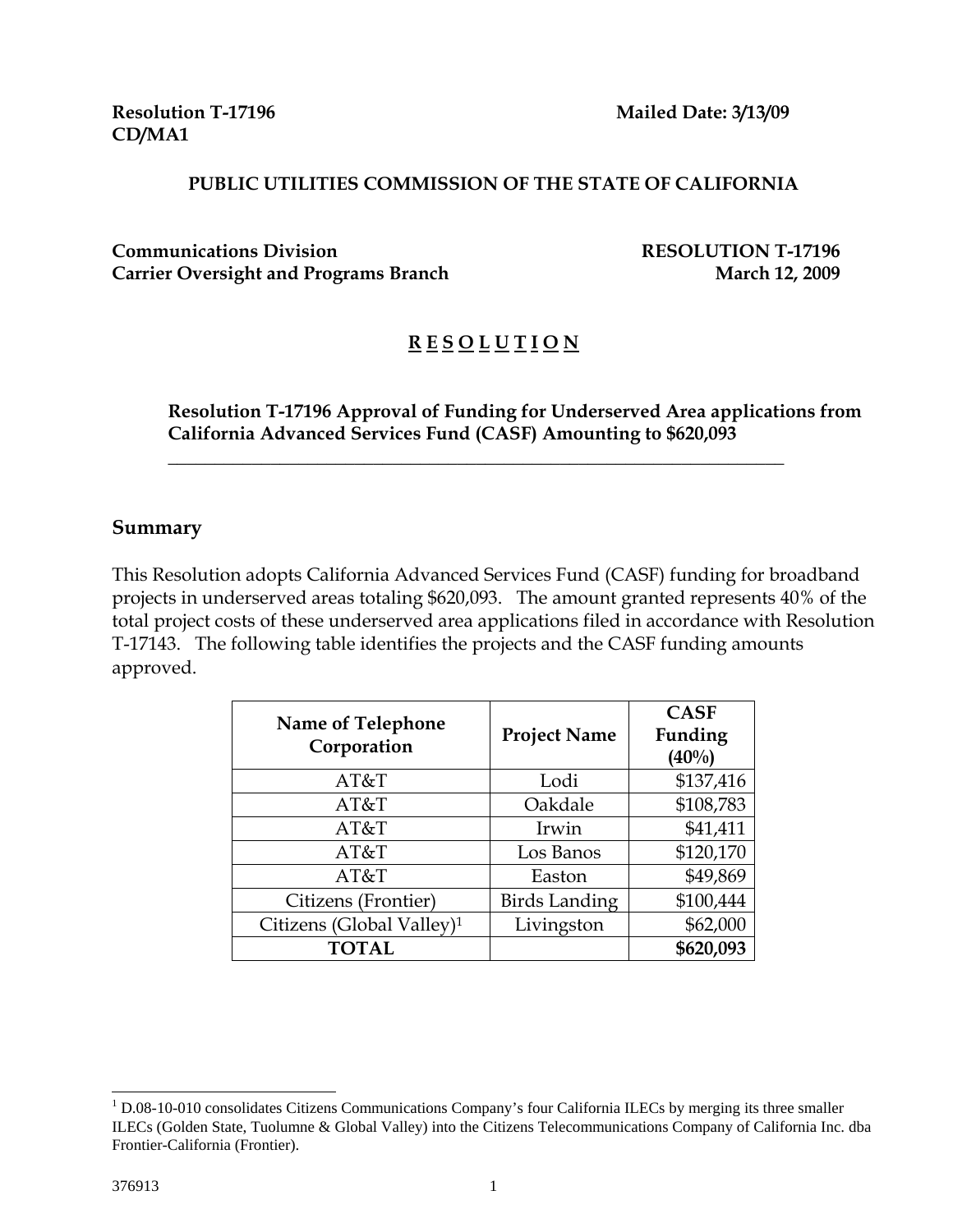## **Background**

On December 20, 2007, the Commission approved Decision (D.) 07-12-054 which established the two-year CASF program to provide matching funds of up to 40% of the total project costs for the deployment of broadband infrastructure in unserved and underserved areas in California.2 Resolution T-17143, approved on June 12, 2008, adopts the application requirements, scoring criteria for the award of funds, and a prescribed timeline for other filings and notifications including a projected Commission Meeting date for final approval of award(s). This same Resolution directed interested applicants, seeking funding for underserved projects, to file their project proposals and funding requests on August 25, 2008.

Thirty (30) project proposals that sought CASF funding for underserved areas were submitted. In addition, three project proposals originally submitted as *unserved* were resubmitted under the *underserved* category. Of the 33 projects submitted, the seven (7) applications in this Resolution have not been challenged. Further, Communications Division (CD) has verified that the specific Census Block Group (CBG) covering the proposed areas are qualified as underserved as defined in Res. T-17143. Further details are presented in the Discussion Section of this resolution. These seven projects are, therefore, recommended for approval and award of CASF funding.

## **Notice/Protests**

The Census Block Group (CBG) list appeared by county on the Commission's CASF website page under "UNDERSERVED areas proposed to be served as of August 25, 2008: Census Block Groups (CBGs)." Of the CBGs covered by these seven projects, none was formally challenged by either existing service providers or other interested parties. Therefore, CD proceeded with a review and an analysis of these project areas to verify that they were indeed underserved as of the applicants' filing dates.

## **Discussion**

This Resolution adopts a total of \$620,093 in CASF funding support in this second phase of application filing for underserved areas. Details of these seven projects are in Appendix A of this Resolution.

For qualification purposes under the CASF program, underserved areas are defined as areas where broadband is available but no facilities-based provider offers service at speeds of at least 3 Mega Bits per Second (MBPS) download and 1 MBPS upload. CD reviewed each project's eligibility in the underserved review phase through the analysis of required data

 $\overline{\phantom{a}}$  $2$  SB 1193 (Chapter 393, Statutes of 2008) established the California Advanced Services Fund as a new public purpose program.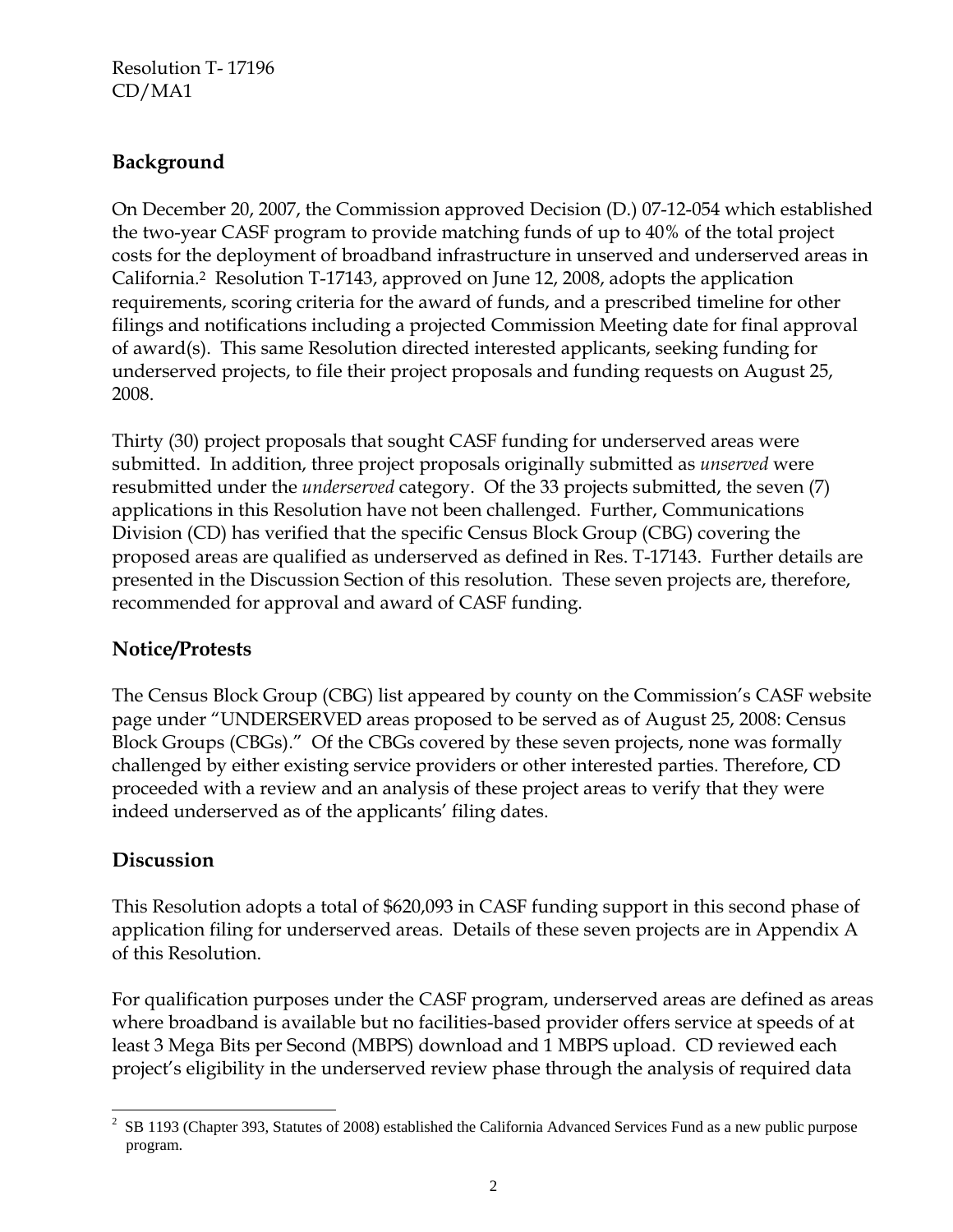submitted. These data include, but are not limited to: proof of CPCN registration; descriptions of current and proposed broadband infrastructure, Geographic Information System (GIS) formatted Shapefiles mapping the subject areas; assertion that the area is underserved; potential subscriber size and household incomes; project construction schedule; project budget; proposed pricing and commitment period for new subscribers; and, financial qualifications of the applicant.

In addition, CD reviewed the Shapefiles submitted which mapped the broadband deployment proposed using United States 2000 Census data and the January, 2008, Broadband Task Force Report (BBTF) including its on-line maps. Comparisons of submitted maps to that of the BBTF verified the existence of Broadband service with speeds of less than 3 MBPS download and 1 MBPS upload.

#### **AT&T – Lodi, Pages A-1 and A-2 of Appendix A**

AT&T California (AT&T) submitted a project proposal for the Lodi underserved area of San Joaquin County. AT&T plans to offer high speed, stand alone Internet access service, powered by Internet Protocol (IP) connections over AT&T's backbone. This project will be able to serve 35 households covering an area of approximately 1.26 sq. miles. The 40% CASF subsidy for this project is \$113,567 plus Contribution in Aid of Construction (CIAC) of \$23,849 for a total CASF award of \$137,416.

#### **AT&T – Oakdale, Pages A-3 and A-4 of Appendix A**

AT&T submitted a project proposal for the Oakdale underserved area of San Joaquin County. AT&T plans to offer high speed, stand alone Internet access service, powered by IP connections over AT&T's backbone. This project will be able to serve 47 households covering an area of approximately 1.28 sq. miles. The 40% CASF subsidy for this project is \$89,903 plus CIAC of \$18,880 for a total CASF award of \$108,783.

#### **AT&T – Irwin, Pages A-5 and A-6 of Appendix A**

AT&T submitted a project proposal for the Irwin underserved area of Merced County. AT&T plans to offer high speed, stand alone Internet access service, powered by IP connections over AT&T's backbone. This project will be able to serve 55 households covering an area of approximately 0.72 sq. miles. The 40% CASF subsidy for this project is \$34,224 plus CIAC of \$7,187 for a total CASF award of \$41,411.

## **AT&T – Los Banos, Pages A-7 and A-8 of Appendix A**

AT&T submitted a project proposal for the Los Banos underserved area of Merced County. AT&T plans to offer high speed, stand alone Internet access service, powered by IP connections over AT&T's backbone. This project will be able to serve 13 households covering an area of approximately 0.87 sq. miles. The 40% CASF subsidy for this project is \$99,314 plus CIAC of \$20,856 for a total CASF award of \$120,170.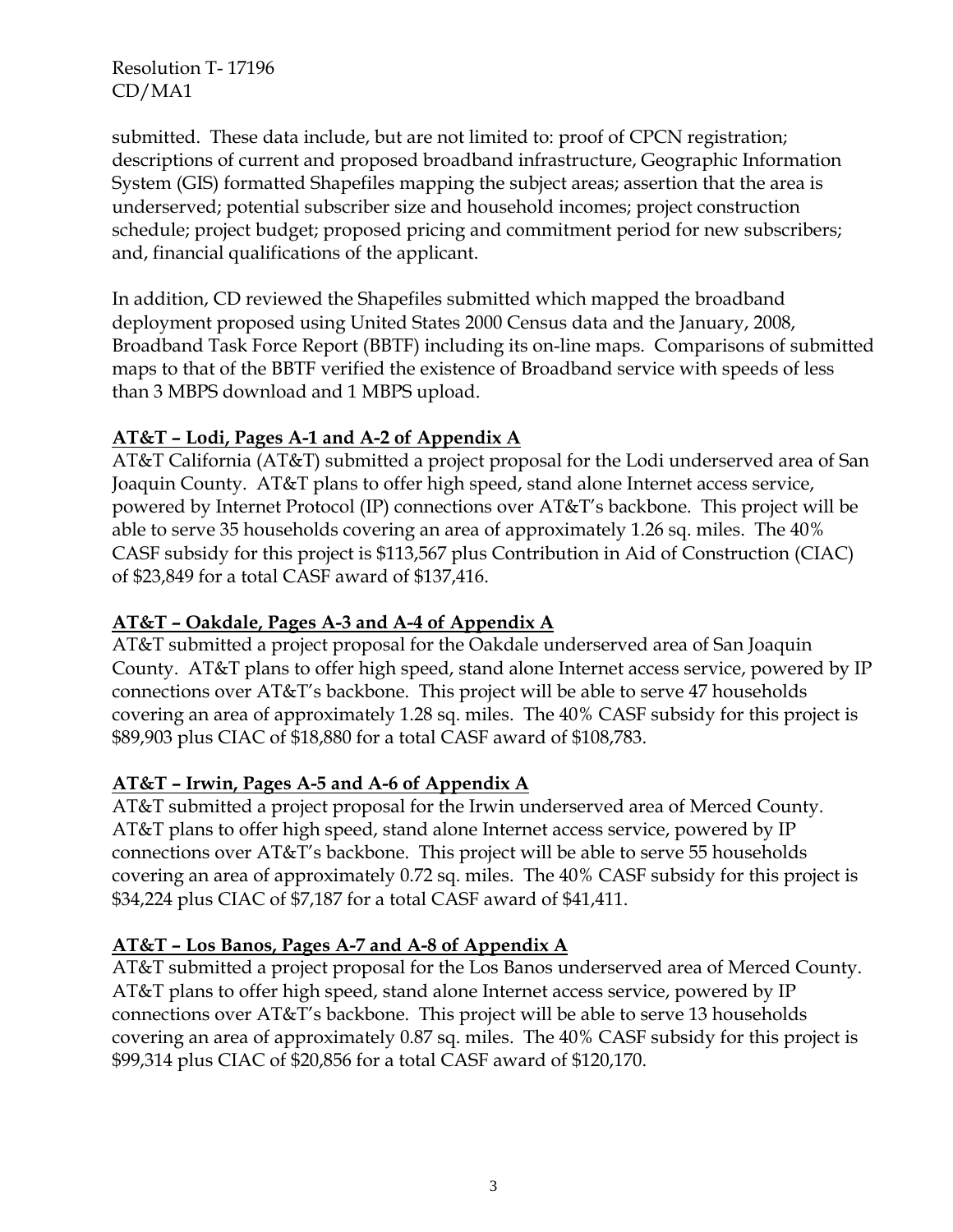$\overline{\phantom{a}}$ 

#### **AT&T – Easton, Pages A-9 and A-10 of Appendix A**

AT&T submitted a project proposal for the Easton underserved area of Fresno County. AT&T plans to offer high speed, stand alone Internet access service, powered by IP connections over AT&T's backbone. This project will be able to serve 9 households covering an area of approximately 0.52 sq. miles. The 40% CASF subsidy for this project is \$41,214 plus CIAC of \$8,655 for a total CASF award of \$49,869.

#### **Citizens – Birds Landing, Pages A-11 and A-12 of Appendix A**

Citizens Telecommunication Company (Citizens) submitted a project proposal for the Birds Landing area of the Rio Vista exchange of Solano County. Citizens plans to extend highspeed internet service through the expansion of Digital Subscriber Line (DSL) deployment into the more remote underserved areas of its rural exchanges. This project will be able to serve 69 households covering an area of approximately 17 square miles. The 40% CASF subsidy for this project is \$100,444.

CD's review disclosed that the BBTF indicates an area within Citizens' Birds Landing underserved project as having broadband speeds of 1 – 5 MBPS. CD requested Citizens to clarify and explain the discrepancy of Citizens' project proposal for Birds' Landing underserved area. Citizens explained that a "served" grid can appear on the map if as few as one customer with broadband service is present within a 1 Kilometer (Km) by 1 Km or 0.6 miles by 0.6 miles grid area. Citizens further stated that after further review and verification by its staff, it determined that one address submitted to the BBTF was erroneously mislabeled as having access to broadband services.

#### **Citizens – Livingston, Pages A-13 and A-14 of Appendix A**

Citizens<sup>3</sup> submitted a project proposal for the Livingston area of Merced County. Citizens plans to extend additional Digital Subscriber Line capability in the southeastern portion of the Livingston exchange through High Bit Rate Digital Subscriber Line (HDSL)<sup>4</sup> span line<sup>5</sup> equipment, 3 - Infratel brickhouse cabinets<sup>6</sup> and 4 - Adtran DLSAMs<sup>7</sup>. This project will be able to serve 234 households covering an area of approximately 8 square miles. The 40% CASF subsidy for this project is \$62,000.

<sup>&</sup>lt;sup>3</sup>D.08-10-010 consolidates Citizens Communications Company's four California ILECs by merging its three smaller ILECs (Golden State, Tuolumne & Global Valley) into the Citizens Telecommunications Company of California Inc. dba Frontier-California (Frontier).

<sup>&</sup>lt;sup>4</sup> HDSL delivers T-1 (1.536 Mg usable bandwidth) over a 4-wire loop of 2 pairs. Unlike ADSL, HDSL bandwidth is symmetric, as equal bandwidth is provided in each direction. 5

A span refers to that portion of a high-speed digital system that connects a Central Office or Terminal Office to another Terminal Office.

<sup>&</sup>lt;sup>6</sup> A brickhouse is an easy to install, cost effective outdoor solution for housing mini DSLAMs and cross connect blocks all in a single compact enclosure.

 $<sup>7</sup>$  A piece of technology installed at a telephone company's Central Office that sits on one end of a subscriber's loop. At</sup> the other end is a box that the customer plugs his PC and his phone into. The DSLAM will then provide phone service and high-speed internet service to the customer.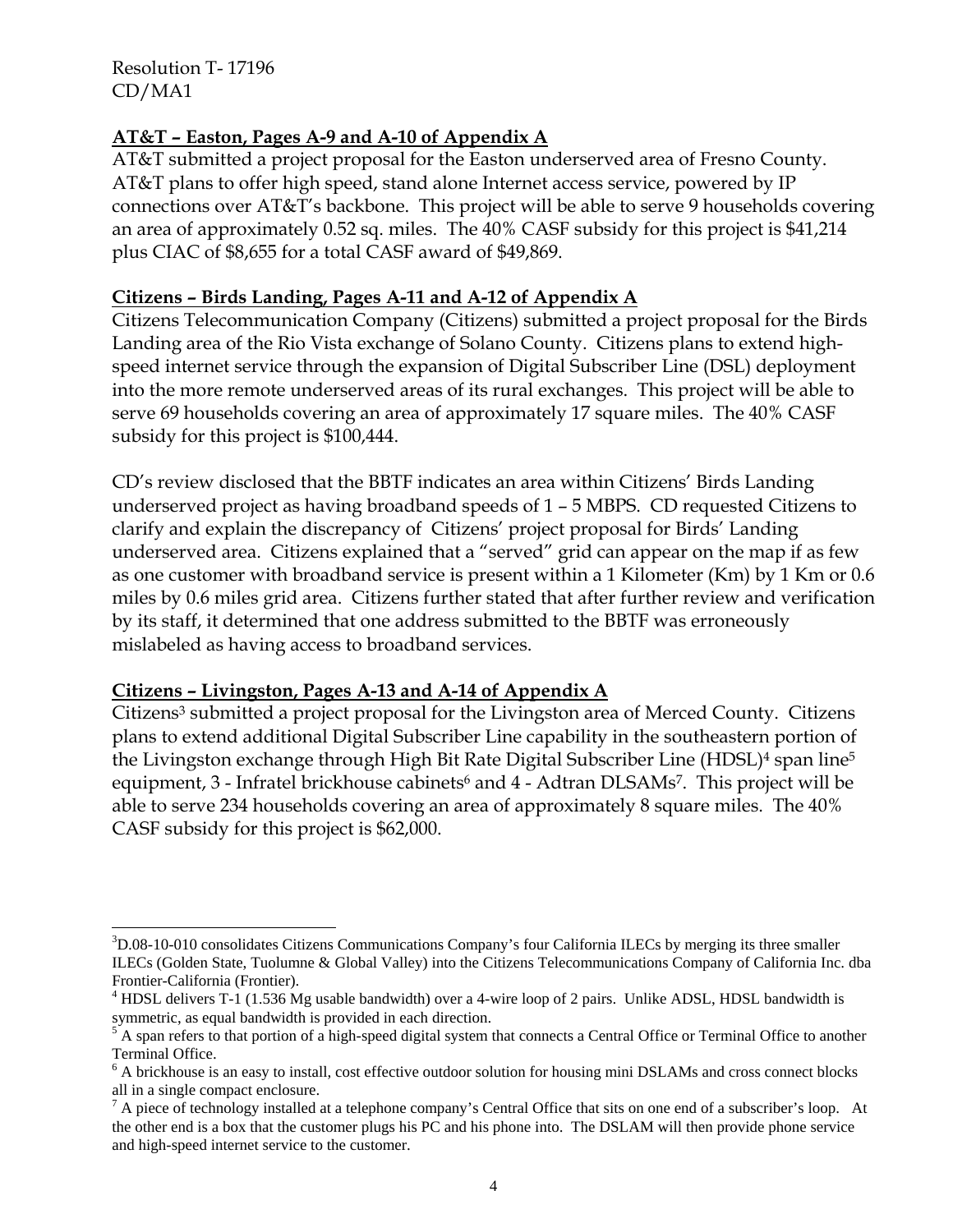The Application Requirements and Guidelines on the awarding of CASF funds<sup>8</sup> provide that the execution of a Performance Bond is not required if 60% of the total project costs comes from the applicants' capital budget and is not obtained from outside financing sources. In its applications, AT&T and Citizens certified in writing that 60% of the total project costs will come from its existing capital budget. Therefore, a performance bond will not be required from both applicants.

AT&T and Citizens informed CD that it will utilize existing facilities to built and extend high speed internet to the proposed underserved areas listed in this resolution. Therefore, AT&T and Citizens are exempt from the California Environmental Quality Act review. However, AT&T and Citizens are required to comply with all other requirements and conditions associated with the granting of CASF funds as specified in Resolution T-17143 including but not limited to, the submission of Form 477.

#### **Payments to CASF Recipients**

Submission of invoices and payments to AT&T and Citizens shall be made in accordance with Section IX of Appendix A of Resolution T-17143 and according to the guidelines and supporting documentation required in Resolution T-17143.

Since CASF funding is limited to entities with a Certificate of Public Convenience and Necessity (CPCN) that qualify as a "telephone corporation" as defined under P.U. Code §234 or wireless carriers registered with the Commission over which the Commission has jurisdiction, payment to AT&T and Citizens shall essentially follow the process adopted for funds created under Public Utilities Code §270. The following table describes the timeline for processing CASF payments.

| Event                                                                                                       | Payment Cycle 1<br>(Day/Month)                       | <b>Payment Cycle 2</b><br>(Day/Month)                             |
|-------------------------------------------------------------------------------------------------------------|------------------------------------------------------|-------------------------------------------------------------------|
| Invoices due from CASF<br>recipients to CD                                                                  | 5 <sup>th</sup> of Month 1                           | $20th$ of Month 1                                                 |
| Payment letters from CD to<br>Information and<br><b>Management Services</b><br>Division (IMSD) <sup>9</sup> | On 19th of Month 1                                   | On $4th$ of Month 2                                               |
| Invoices submitted from<br><b>IMSD</b> to State's Controller<br>Office (SCO) for payments                   | 20 <sup>th</sup> through 26 <sup>th</sup> of Month 1 | 5 <sup>th</sup> through 13 <sup>th</sup> of<br>Month <sub>2</sub> |

 $\overline{\phantom{a}}$ 8 Resolution T-17143

<sup>9</sup> The above schedule is contingent on the CASF recipient submitting clear, complete and error free invoices to CD. Additional time to process payments may be necessary if CD finds problems with the submitted invoice.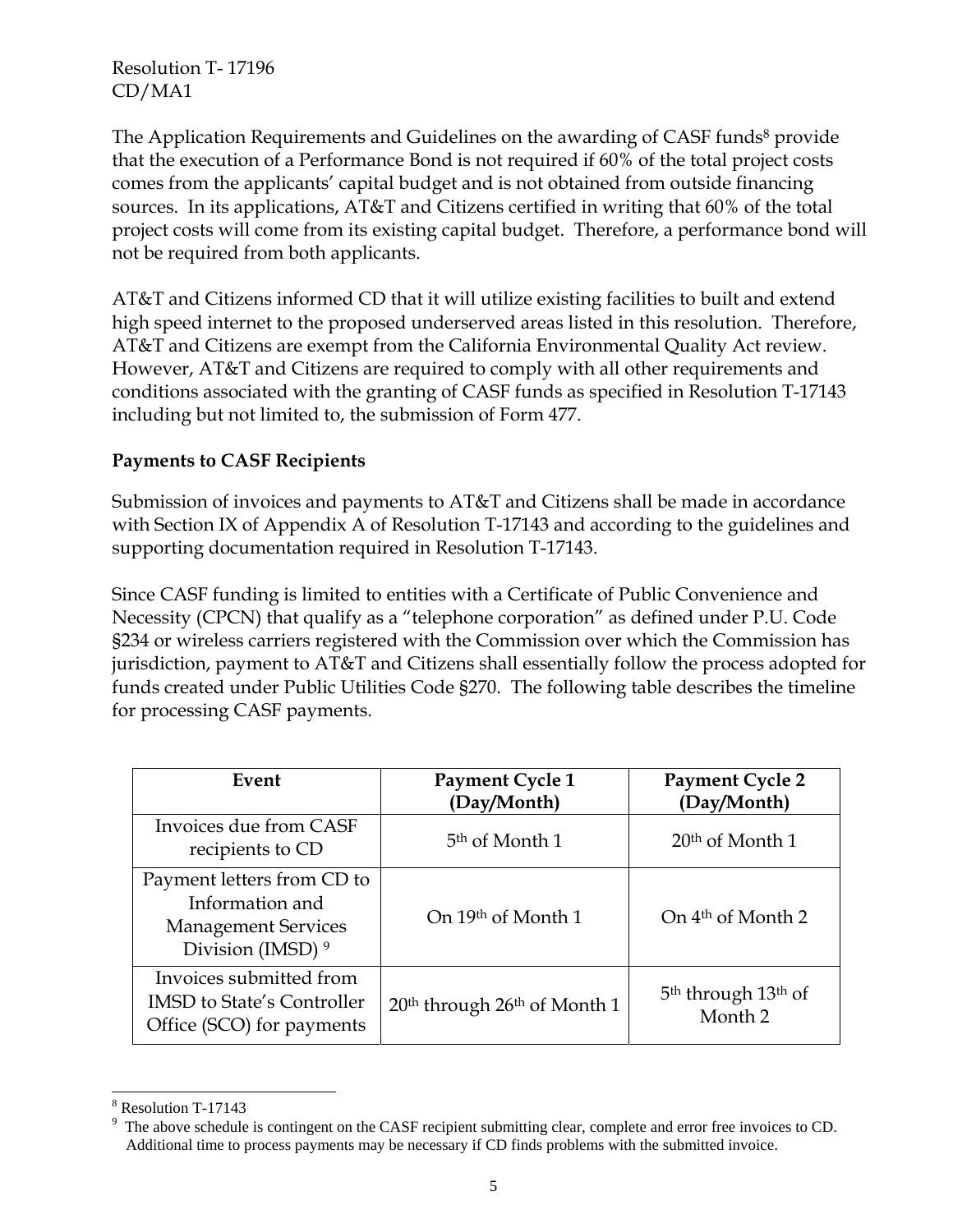AT&T and Citizens may submit its invoices under Payment Cycle 1 or 2.

If any date in this payment schedule falls on a weekend or holiday, that date will be advanced to the next business day but the remaining dates in the payment schedule will remain unchanged. SCO requires 14 to 21 days to issue payment from the day that requests are received by SCO.

## **Comments on Draft Resolution**

In compliance with PU Code § 311(g), a notice letter was emailed on February 9, 2009 informing a) all applicants filing for underserved areas and b) parties on the service list of R.06-06-028 of the availability of the draft of this Resolution for public comments at the Commission's website http://www.cpuc.ca.gov/static/documents/index.htm. This letter also informed parties that the final conformed Resolution adopted by the Commission will be posted and will be available at this same website.

Responses to timely filed comments will be addressed in this resolution. No comments were received as of February 24, 2009.

# **Findings**

- 1. The California Advanced Services Fund (CASF) was implemented by Decision (D.) 07- 12-054. The CASF was established as a two-year program that will provide matching funds of up to 40% of the total project costs for the deployment of broadband infrastructure in unserved and underserved areas in California.
- 2. Resolution T-17143, approved on June 12, 2008, adopts the application requirements and scoring criteria for the award of funds, a prescribed timeline for other filings and notifications including a projected Commission Meeting date for final approval of award(s). T-17143 directed interested applicants seeking funding for underserved projects to file their project proposals and funding requests on August 25, 2008.
- 3. Underserved areas are defined as areas where broadband is available but no facilitiesbased provider offers service at speeds of at least 3 Mega Bits per Second (MBPS) download and 1 MBPS upload.
- 4. A list of census block groups (CBGs) appeared by county on the Commission's CASF website page under "UNDERSERVED areas proposed to be served as of August 25, 2008: Census Block Groups (CBGs)". Of the CBGs in this Resolution, none was formally challenged by either existing service providers or other interested parties. Communications Division (CD) proceeded with its independent review and analysis of these project areas to verify that they were unserved as of the applicants' filing date.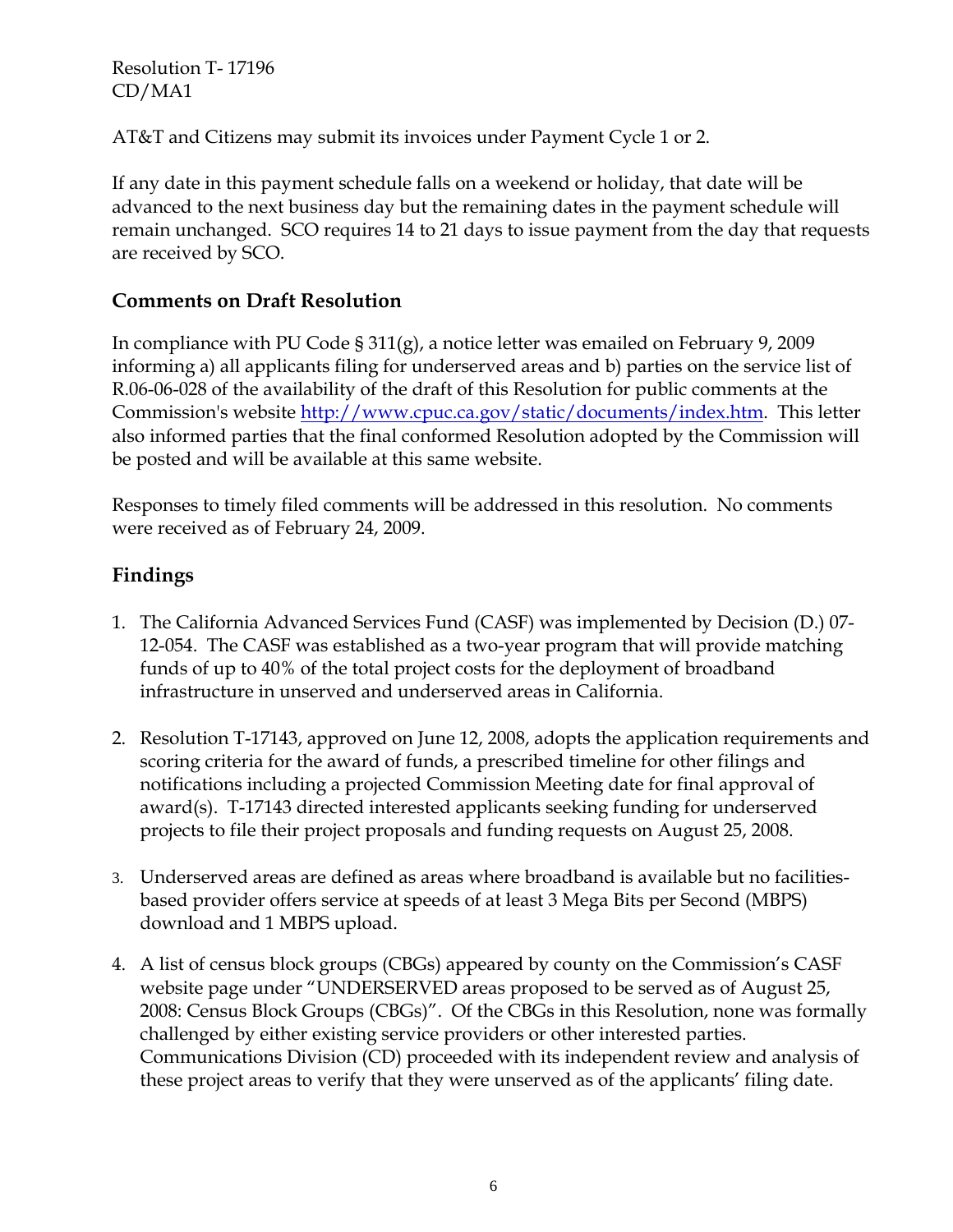- 5. CD reviewed each application's eligibility in the underserved review phase by analyzing the required data submitted. These data include, but are not limited to: proof of CPCN registration; descriptions of current and proposed broadband infrastructure; geographic information system (GIS) formatted Shapefiles mapping the subject areas; assertion that the area is unserved; potential subscriber size and household incomes; project construction schedule; project budget; proposed pricing and commitment period for new subscribers; and, financial qualifications of the applicant.
- 6. Shapefiles, which mapped the broadband deployment, were reviewed by CD using sources including, but not limited to, the United States 2000 Census data and the January, 2008, Broadband Task Force Report and its available on-line maps. These maps helped to verify the existence of or non-existence of broadband service areas and broadband speeds, where available.
- 7. CD verified each project and, when necessary, requested additional information and/or meetings with applicants to clarify their project proposals.
- 8. After its review, CD determined that the seven applications for underserved areas were eligible to receive funding under CASF.

| Name of Telephone<br>Corporation | <b>Project Name</b>  | <b>CASF</b><br>Funding<br>$(40\%)$ |
|----------------------------------|----------------------|------------------------------------|
| AT&T                             | Lodi                 | \$137,416                          |
| AT&T                             | Oakdale              | \$108,783                          |
| AT&T                             | Irwin                | \$41,411                           |
| AT&T                             | Los Banos            | \$120,170                          |
| AT&T                             | Easton               | \$49,869                           |
| Citizens (Frontier)              | <b>Birds Landing</b> | \$100,444                          |
| Citizens (Global Valley)         | Livingston           | \$62,000                           |
| <b>TOTAL</b>                     |                      | \$620,093                          |

9. The seven projects proposed that have been found to be eligible for CASF funding are as follows:

- 10. AT&T and Citizens should not be required to post a performance bond for the projects listed above since 60% of its total project cost will be financed by the applicants through their capital budgets.
- 11. AT&T and Citizens are exempt from the California Environmental Quality Act review for the projects listed in this Resolution.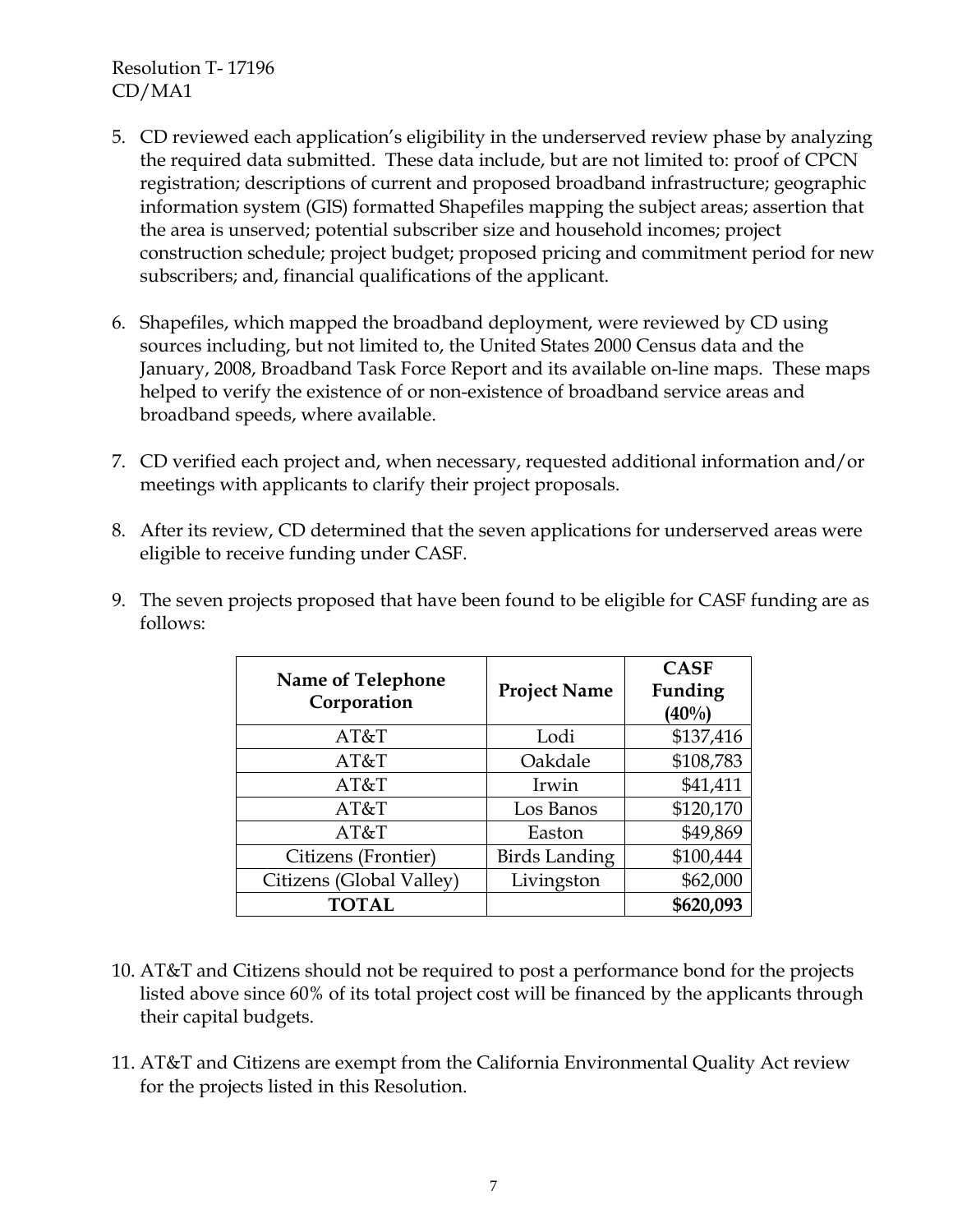- 12. AT&T and Citizens should comply with all other requirements and conditions associated with the granting of CASF funds as specified in Resolution T-17143 including but not limited to the submission of Form 477.
- 13. A notice letter was emailed on February 9, 2009 informing a) all applicants filing for underserved areas and b) parties on the service list of R.06-06-028 of the availability of the draft of this Resolution for public comments at the Commission's website http://www.cpuc.ca.gov/static/documents/index.htm. This letter also informed parties that the final conformed Resolution adopted by the Commission will be posted and will be available at this same website.
- 14. No opening or reply comments on the Draft Resolution were received by the Commission.
- 15. The Commission finds CD's recommended CASF award of \$620,093 for underserved areas for the seven projects, as summarized in Appendix A of this Resolution, reasonable and consistent with Commission orders and should be adopted.

## **THEREFORE, IT IS ORDERED that:**

1. The California Advanced Services Fund (CASF) award of funds to the seven projects for underserved areas, as described in the Discussion Section and summarized below, are adopted.

| Name of Telephone<br>Corporation | <b>Project Name</b>  | <b>CASF</b><br>Funding<br>$(40\%)$ |
|----------------------------------|----------------------|------------------------------------|
| AT&T                             | Lodi                 | \$137,416                          |
| AT&T                             | Oakdale              | \$108,783                          |
| AT&T                             | Irwin                | \$41,411                           |
| AT&T                             | Los Banos            | \$120,170                          |
| AT&T                             | Easton               | \$49,869                           |
| Citizens (Frontier)              | <b>Birds Landing</b> | \$100,444                          |
| Citizens (Global Valley)         | Livingston           | \$62,000                           |
| <b>TOTAL</b>                     |                      | \$620,093                          |

- 2. The program fund payment of \$620,093 for the seven Commission-approved underserved projects shall be paid out of the CASF fund in accordance with the guidelines adopted in Resolution T-17143.
- 3. AT&T, California (AT&T) and Citizens Telecommunications Company of California, Inc. (Citizens) shall not be required to post a performance bond for its underserved broadband projects.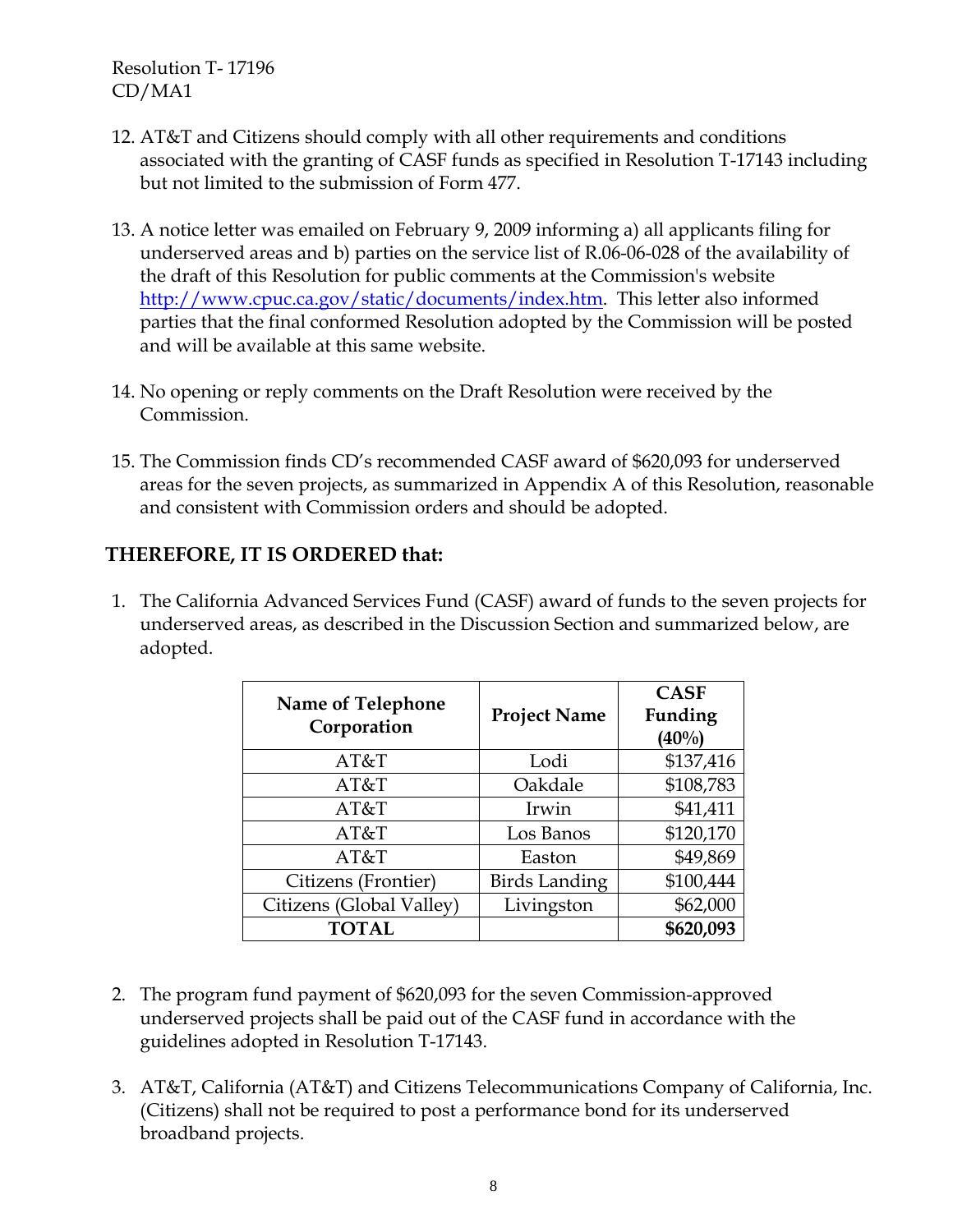- 4. Payments to CASF recipients shall be in accordance with Section IX of Appendix A of Resolution T-17143 and in accordance with the process defined in the "Payments to CASF Recipients" section of this Resolution.
- 5. AT&T and Citizens are exempt from the California Environmental Quality Act review for the projects listed in this Resolution.
- 6. AT&T and Citizens shall comply with all requirements and conditions associated with the CASF funds award as specified in Resolution T-17143 such as but not limited to, the submission of Form 477.

This Resolution is effective today.

I hereby certify that this Resolution was adopted by the Public Utilities Commission at its regular meeting on March 12, 2009. The following Commissioners approved it:

/s/ Paul Clanon

PAUL CLANON Executive Director

MICHAEL R. PEEVEY President DIAN M. GRUENEICH JOHN A. BOHN RACHELLE B. CHONG TIMOTHY ALAN SIMON Commissioners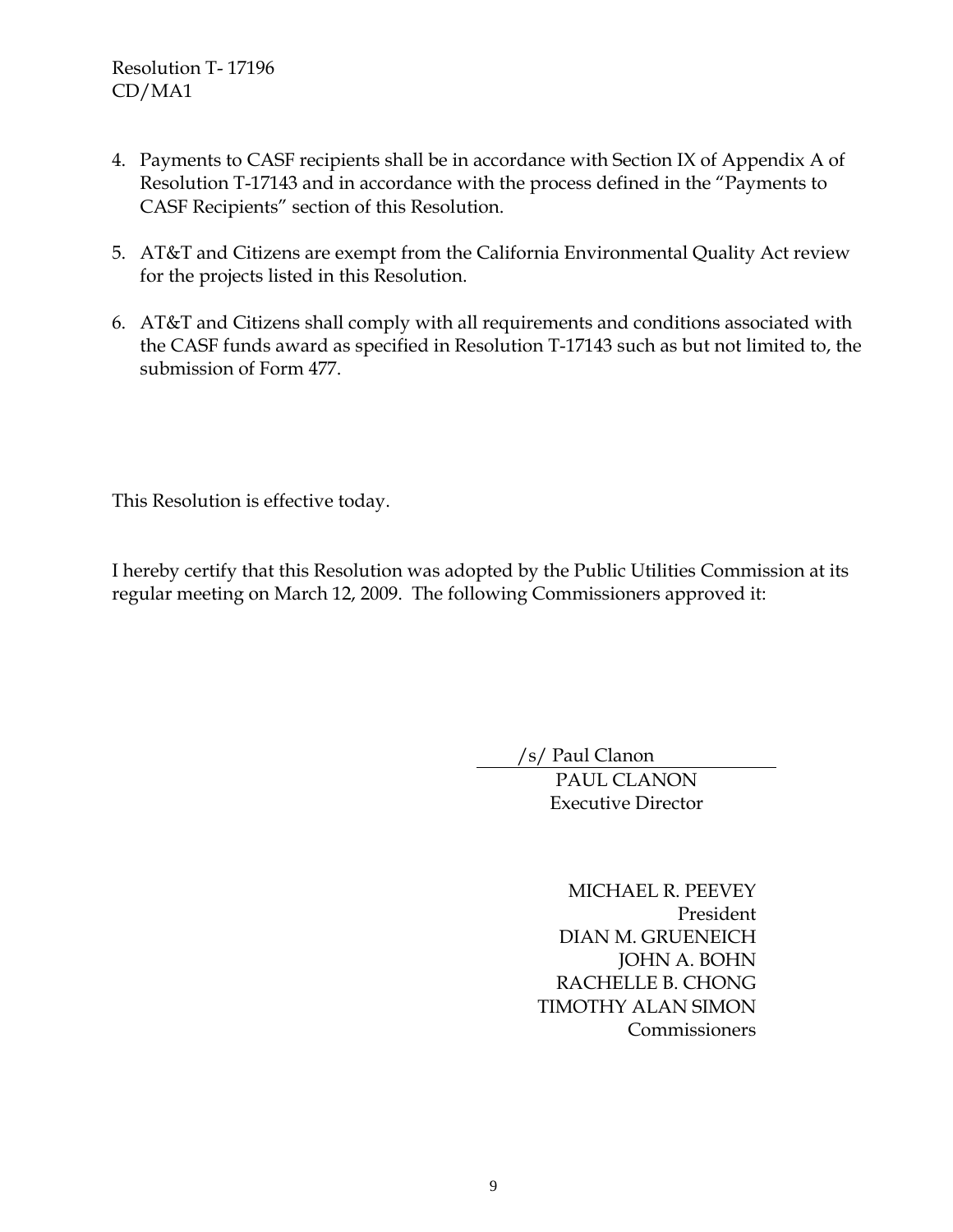## **APPENDIX A Resolution T-17196 Lodi Project Key Information**

| $\overline{\mathbf{1}}$ | Project ID                                           | ATT 2008-1003                     |          |
|-------------------------|------------------------------------------------------|-----------------------------------|----------|
| $\overline{2}$          | Project Name                                         | Lodi                              |          |
| $\overline{\mathbf{3}}$ | Project Plan                                         | offer high speed, stand alone     |          |
|                         |                                                      | internet service, powered by IP   |          |
|                         |                                                      | connections over AT&T's backbone. |          |
| $\boldsymbol{4}$        | Project Size (in square miles)                       | 1.26                              |          |
| $\sqrt{5}$              | Download speed                                       | up to 10 MBPS                     |          |
| 6                       | Upload speed                                         | up to 1.5 MBPS                    |          |
| $\overline{7}$          | Location                                             | San Joaquin                       |          |
| a)                      | <b>Community Name</b>                                | Lodi                              |          |
| $\boldsymbol{b}$        | CBGs/Household Income                                | 060770040011                      | \$41,370 |
|                         |                                                      | 060770039001                      | \$40,750 |
| $\mathcal{C}$           | <b>ZIP</b> Codes                                     | 95242                             |          |
|                         |                                                      | 95206                             |          |
| 8                       | <b>Estimated Potential</b><br><b>Subscriber Size</b> |                                   |          |
| a)                      | Households                                           | 35                                |          |
| 9                       | Deployment Schedule (from                            | 24 months                         |          |
|                         | Commission approval)                                 |                                   |          |
| 10                      | <b>Proposed Project Budget</b>                       |                                   |          |
|                         | CASF (40%)                                           | \$113,567                         |          |
|                         | <b>CIAC</b>                                          | 23,849                            |          |
|                         | <b>Amount of CASF Funds</b>                          | \$137,416                         |          |
|                         | Requested                                            |                                   |          |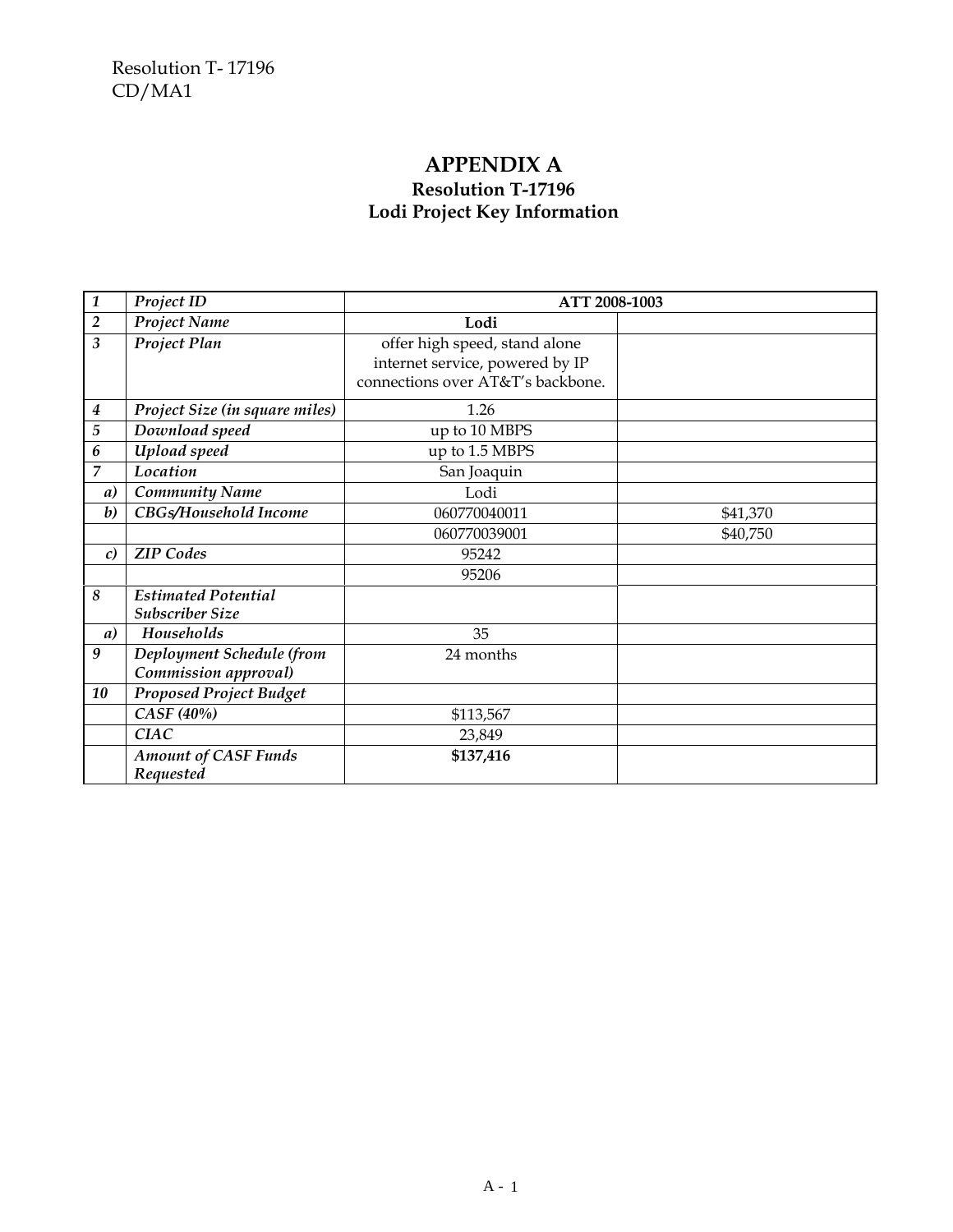### **APPENDIX A Resolution T-17196 AT&T Lodi Project Shapefile**

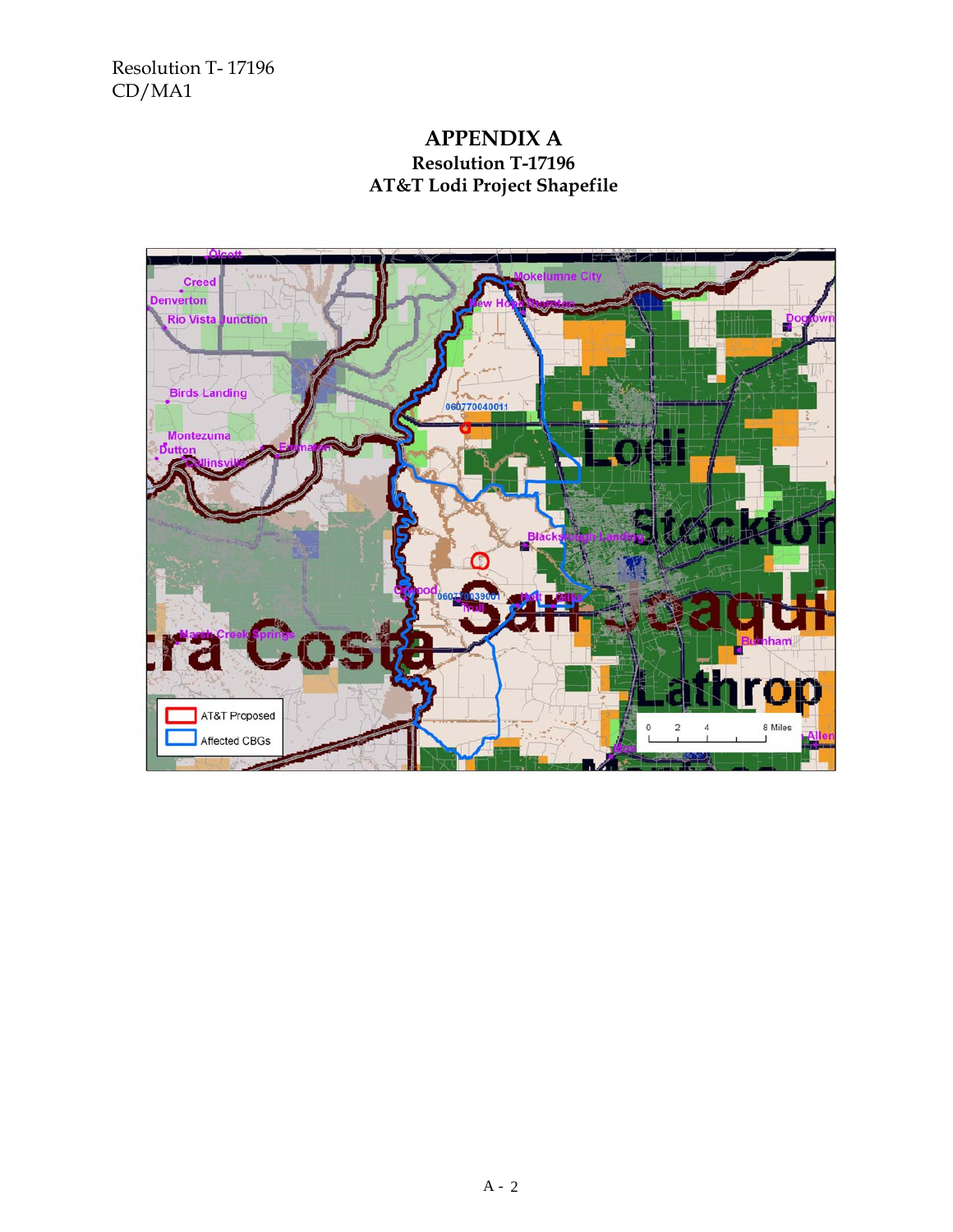## **APPENDIX A Resolution T-17196 Oakdale Project Key Information**

| $\mathbf{1}$     | Project ID                                           | ATT 2008-1004                                                                                         |          |
|------------------|------------------------------------------------------|-------------------------------------------------------------------------------------------------------|----------|
| $\overline{2}$   | Project Name                                         | Oakdale                                                                                               |          |
| $\overline{3}$   | Project Plan                                         | offer high speed, stand alone<br>internet service, powered by IP<br>connections over AT&T's backbone. |          |
| $\boldsymbol{4}$ | Project Size (in square miles)                       | 1.28                                                                                                  |          |
| $\overline{5}$   | Download speed                                       | up to 10 MBPS                                                                                         |          |
| 6                | Upload speed                                         | up to 1.5 MBPS                                                                                        |          |
| 7                | Location                                             | San Joaquin                                                                                           |          |
| a)               | <b>Community Name</b>                                | Oakdale                                                                                               |          |
| $\boldsymbol{b}$ | CBGs/Household Income                                | 060990001013                                                                                          | \$66,706 |
|                  |                                                      | 060770049021                                                                                          | \$66,903 |
|                  |                                                      | 060770048002                                                                                          | \$57,070 |
|                  |                                                      | 060770049024                                                                                          | \$41,169 |
| $\mathcal{C}$    | <b>ZIP</b> Codes                                     | 95361                                                                                                 |          |
|                  |                                                      | 95230                                                                                                 |          |
|                  |                                                      | 95215                                                                                                 |          |
| 8                | <b>Estimated Potential</b><br><b>Subscriber Size</b> |                                                                                                       |          |
| a)               | Households                                           | 47                                                                                                    |          |
| 9                | Deployment Schedule (from<br>Commission approval)    | 24 months                                                                                             |          |
| 10               | <b>Proposed Project Budget</b>                       |                                                                                                       |          |
|                  | CASF (40%)                                           | \$89,903                                                                                              |          |
|                  | <b>CIAC</b>                                          | 18,880                                                                                                |          |
|                  | <b>Amount of CASF Funds</b><br>Requested             | \$108,783                                                                                             |          |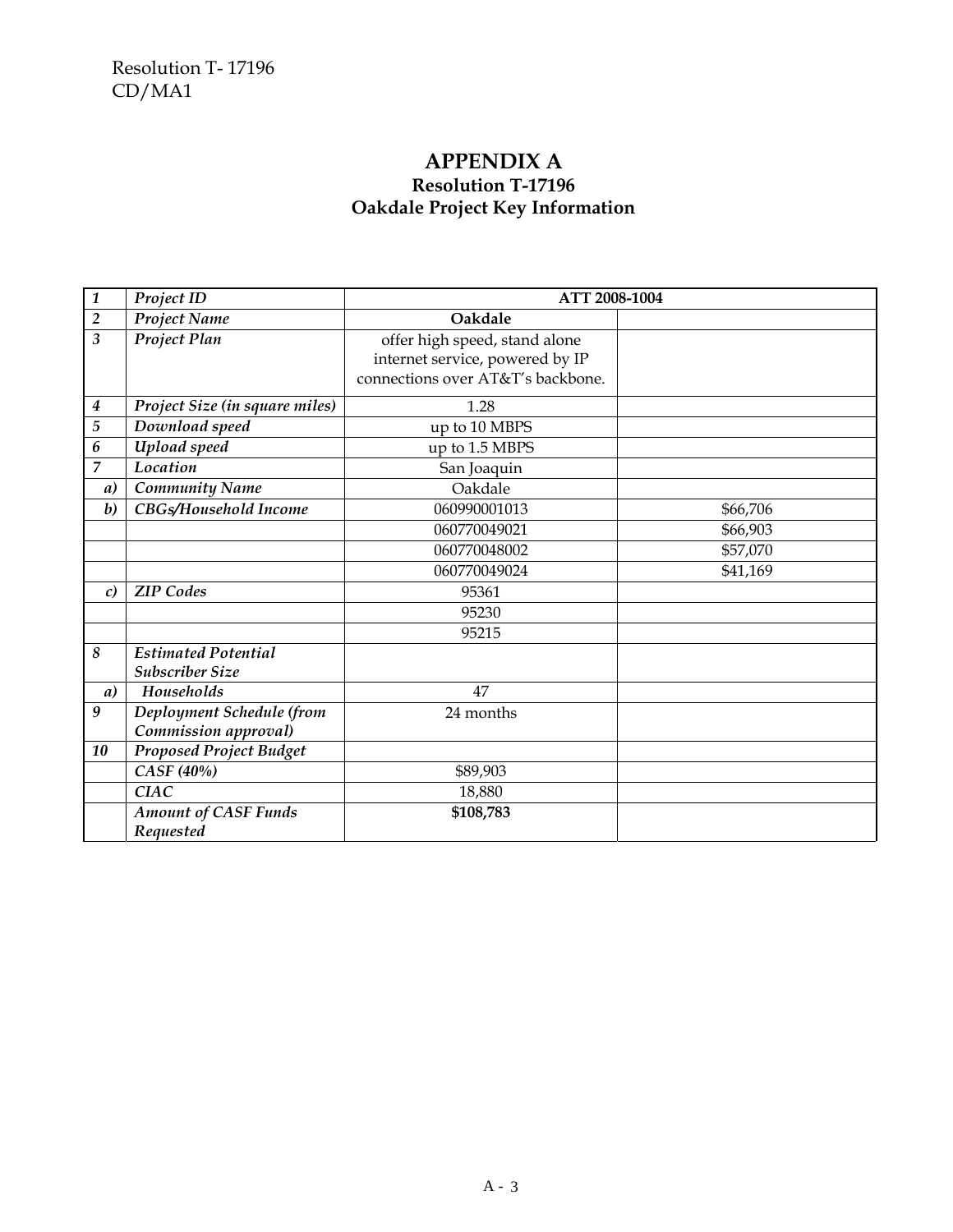## **APPENDIX A Resolution T-17196 AT&T Oakdale Project Shapefile**

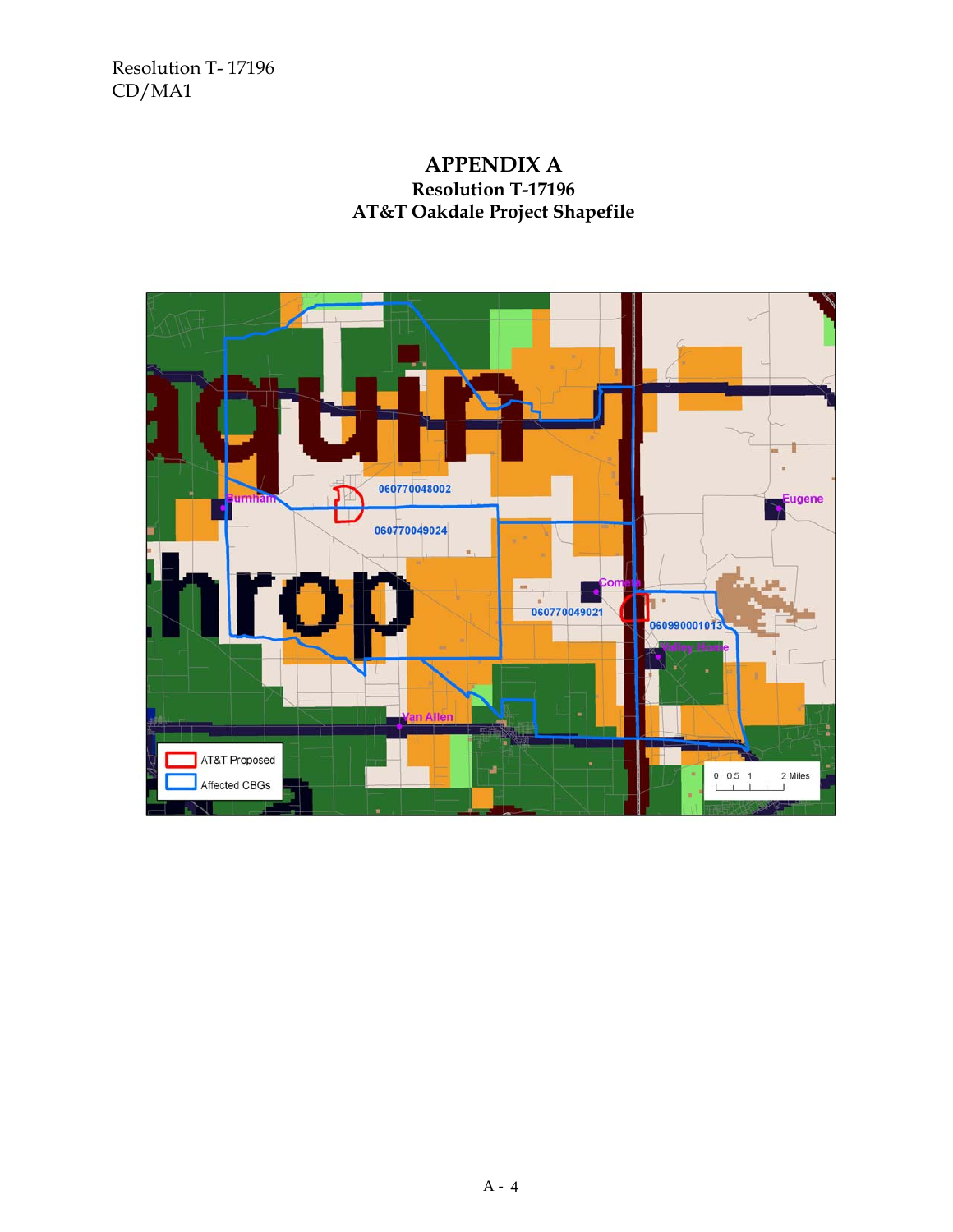## **APPENDIX A Resolution T-17196 Irwin Project Key Information**

| $\mathbf{1}$            | Project ID                     | ATT 2008-1007                     |          |
|-------------------------|--------------------------------|-----------------------------------|----------|
| $\overline{2}$          | Project Name                   | Irwin                             |          |
| $\overline{\mathbf{3}}$ | Project Plan                   | offer high speed, stand alone     |          |
|                         |                                | internet service, powered by IP   |          |
|                         |                                | connections over AT&T's backbone. |          |
| $\boldsymbol{4}$        | Project Size (in square miles) | 0.72                              |          |
| 5                       | Download speed                 | up to 10 MBPS                     |          |
| 6                       | Upload speed                   | up to 1.5 MBPS                    |          |
| 7                       | Location                       | Merced                            |          |
| a)                      | <b>Community Name</b>          | Irwin                             |          |
| $\boldsymbol{b}$        | CBGs/Household Income          | 060470004006                      | \$43,089 |
| $\mathcal{C}$           | <b>ZIP</b> Codes               | 95324                             |          |
|                         |                                | 95374                             |          |
| 8                       | <b>Estimated Potential</b>     |                                   |          |
|                         | <b>Subscriber Size</b>         |                                   |          |
| a)                      | Households                     | 55                                |          |
| 9                       | Deployment Schedule (from      | 24 months                         |          |
|                         | Commission approval)           |                                   |          |
| 10                      | <b>Proposed Project Budget</b> |                                   |          |
|                         | CASF (40%)                     | \$34,224                          |          |
|                         | <b>CIAC</b>                    | 7,187                             |          |
|                         | <b>Amount of CASF Funds</b>    | \$41,411                          |          |
|                         | Requested                      |                                   |          |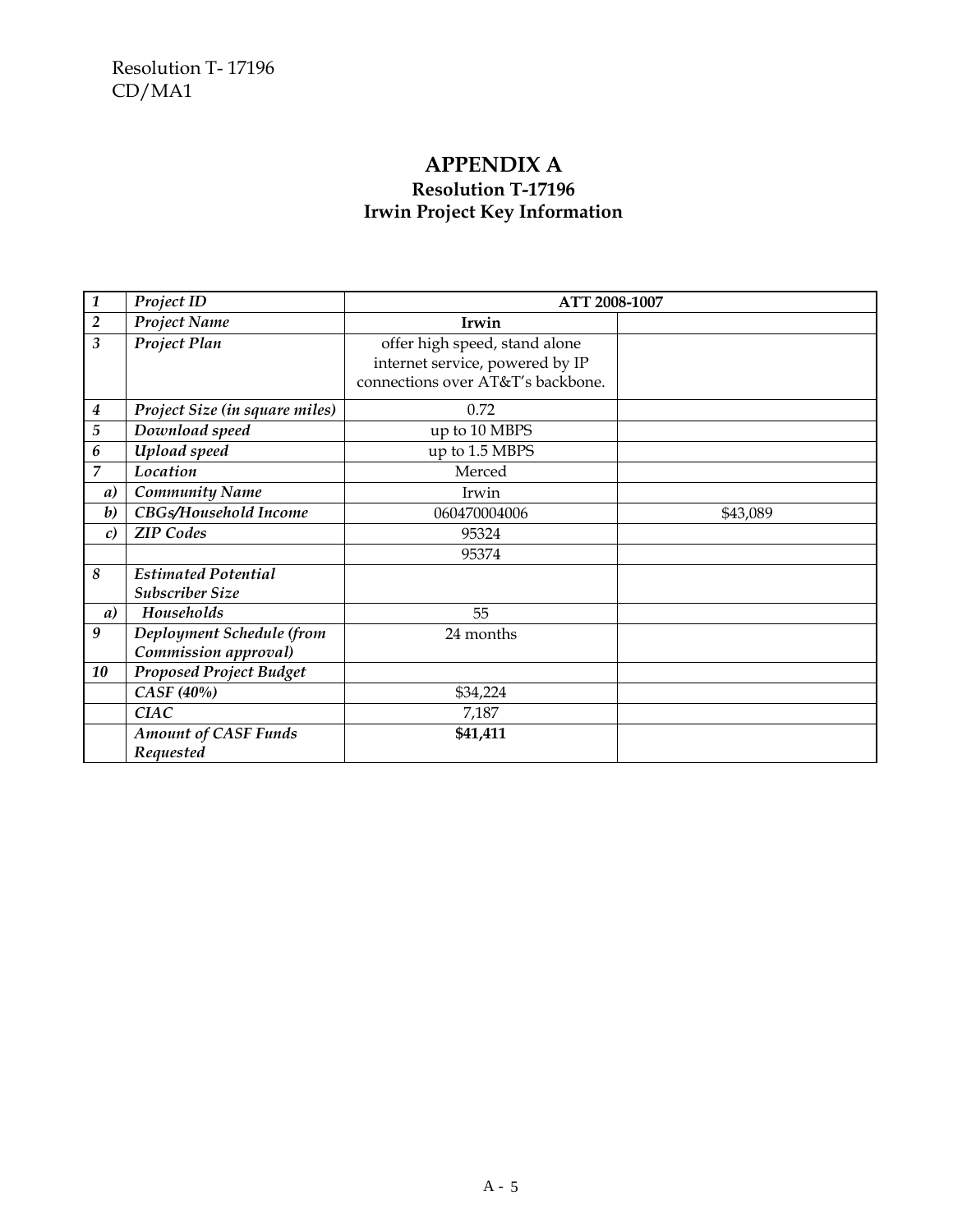### **APPENDIX A Resolution T-17196 AT&T Irwin Project Shapefile**

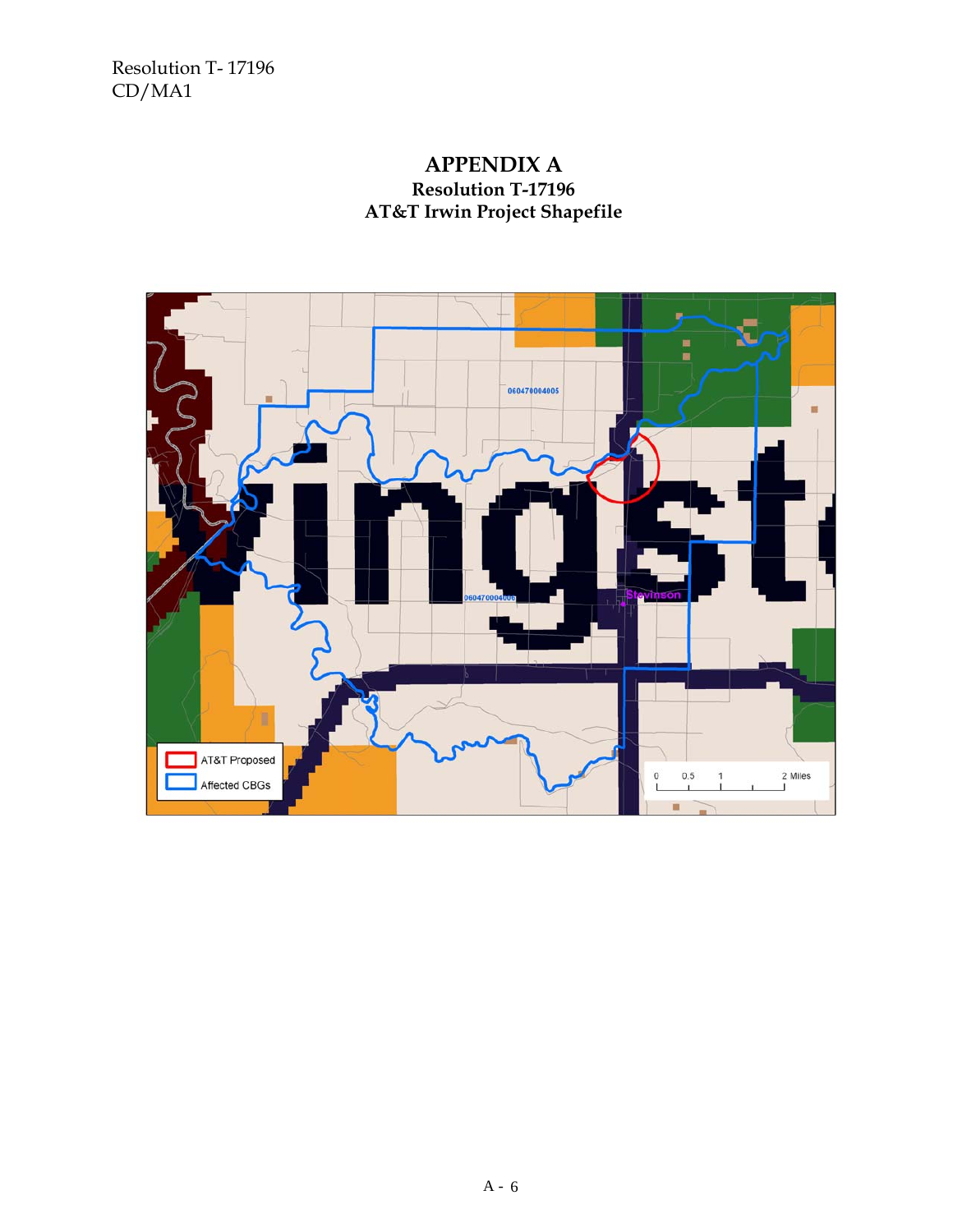## **APPENDIX A Resolution T-17196 Los Banos Project Key Information**

| $\overline{\mathbf{1}}$ | Project ID                                           | ATT 2008-1009                                                                                         |          |
|-------------------------|------------------------------------------------------|-------------------------------------------------------------------------------------------------------|----------|
| $\sqrt{2}$              | <b>Project Name</b>                                  | Los Banos                                                                                             |          |
| 3                       | Project Plan                                         | offer high speed, stand alone<br>internet service, powered by IP<br>connections over AT&T's backbone. |          |
| $\boldsymbol{4}$        | Project Size (in square miles)                       | 0.87                                                                                                  |          |
| $\sqrt{5}$              | Download speed                                       | up to 10 MBPS                                                                                         |          |
| 6                       | Upload speed                                         | up to 1.5 MBPS                                                                                        |          |
| $\overline{7}$          | Location                                             | Merced                                                                                                |          |
| $\boldsymbol{a}$        | <b>Community Name</b>                                | Los Banos                                                                                             |          |
| $\boldsymbol{b}$        | CBGs/Household Income                                | 060470021002                                                                                          | \$32,857 |
| $\mathcal{C}$           | <b>ZIP</b> Codes                                     | 93635                                                                                                 |          |
| 8                       | <b>Estimated Potential</b><br><b>Subscriber Size</b> |                                                                                                       |          |
| a)                      | Households                                           | 13                                                                                                    |          |
| 9                       | Deployment Schedule (from<br>Commission approval)    | 24 months                                                                                             |          |
| 10                      | <b>Proposed Project Budget</b>                       |                                                                                                       |          |
|                         | CASF (40%)                                           | \$99,314                                                                                              |          |
|                         | <b>CIAC</b>                                          | 20,856                                                                                                |          |
|                         | <b>Amount of CASF Funds</b><br>Requested             | \$120,170                                                                                             |          |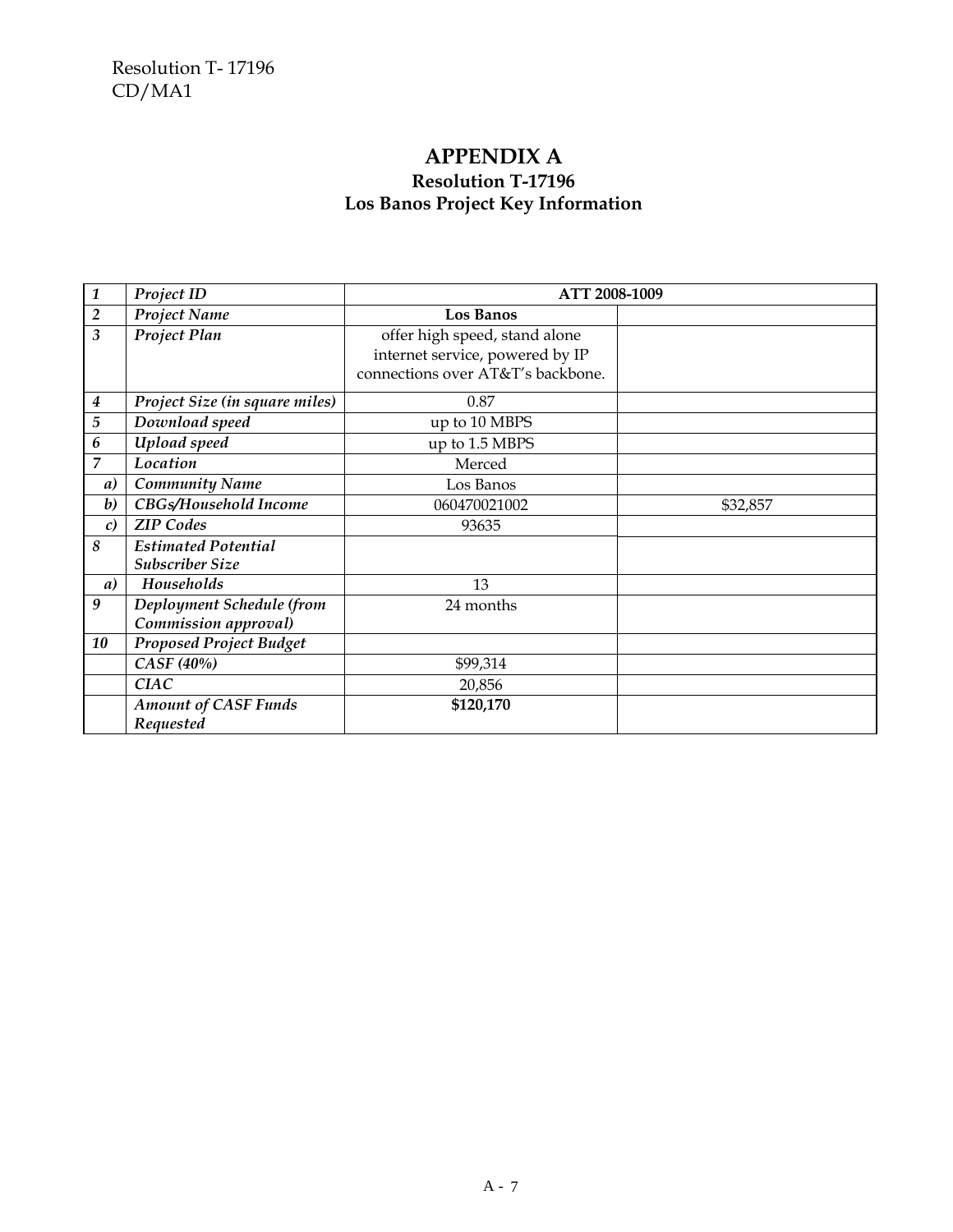#### **APPENDIX A Resolution T-17196 AT&T Los Banos Project Shapefile**



#### A - 8 **APPENDIX A Resolution T-17196**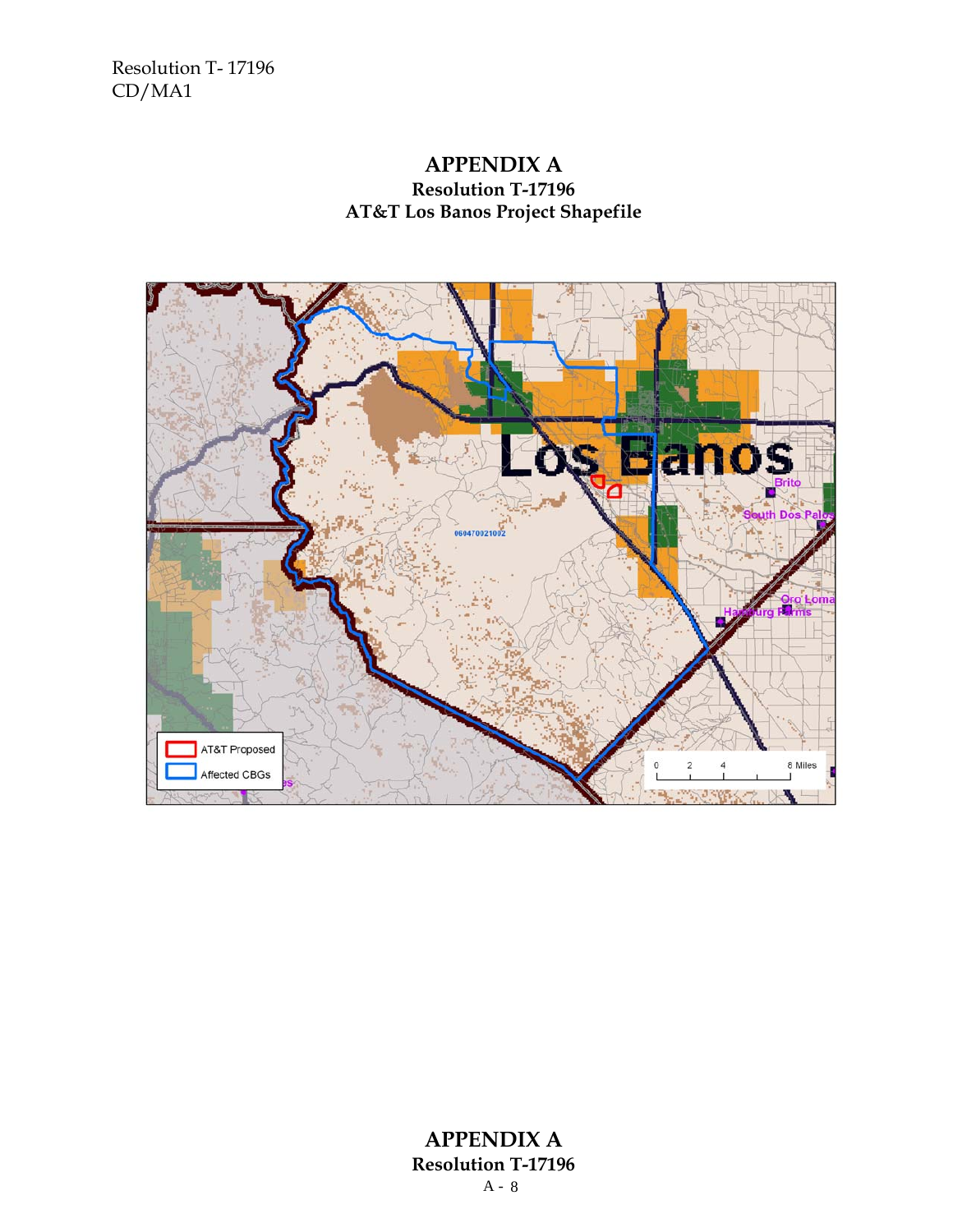# **Easton Project Key Information**

| $\boldsymbol{1}$        | Project ID                     | ATT 2008-1014                     |          |
|-------------------------|--------------------------------|-----------------------------------|----------|
| $\overline{2}$          | Project Name                   | Easton                            |          |
| $\overline{\mathbf{3}}$ | Project Plan                   | offer high speed, stand alone     |          |
|                         |                                | internet service, powered by IP   |          |
|                         |                                | connections over AT&T's backbone. |          |
| $\boldsymbol{4}$        | Project Size (in square miles) | 0.52                              |          |
| $\overline{5}$          | Download speed                 | up to 10 MBPS                     |          |
| 6                       | Upload speed                   | up to 1.5 MBPS                    |          |
| 7                       | Location                       | Fresno                            |          |
| a)                      | <b>Community Name</b>          | Easton                            |          |
| $\boldsymbol{b}$        | CBGs/Household Income          | 060190076001                      | \$39,625 |
|                         |                                | 060790018003                      | \$50,943 |
| c)                      | <b>ZIP</b> Codes               | 93706                             |          |
| 8                       | <b>Estimated Potential</b>     |                                   |          |
|                         | <b>Subscriber Size</b>         |                                   |          |
| $\boldsymbol{a}$        | Households                     | 9                                 |          |
| 9                       | Deployment Schedule (from      | 24 months                         |          |
|                         | Commission approval)           |                                   |          |
| 10                      | <b>Proposed Project Budget</b> |                                   |          |
|                         | CASF (40%)                     | \$41,214                          |          |
|                         | <b>CIAC</b>                    | 8655                              |          |
|                         | <b>Amount of CASF Funds</b>    | \$49,869                          |          |
|                         | Requested                      |                                   |          |

# **APPENDIX A**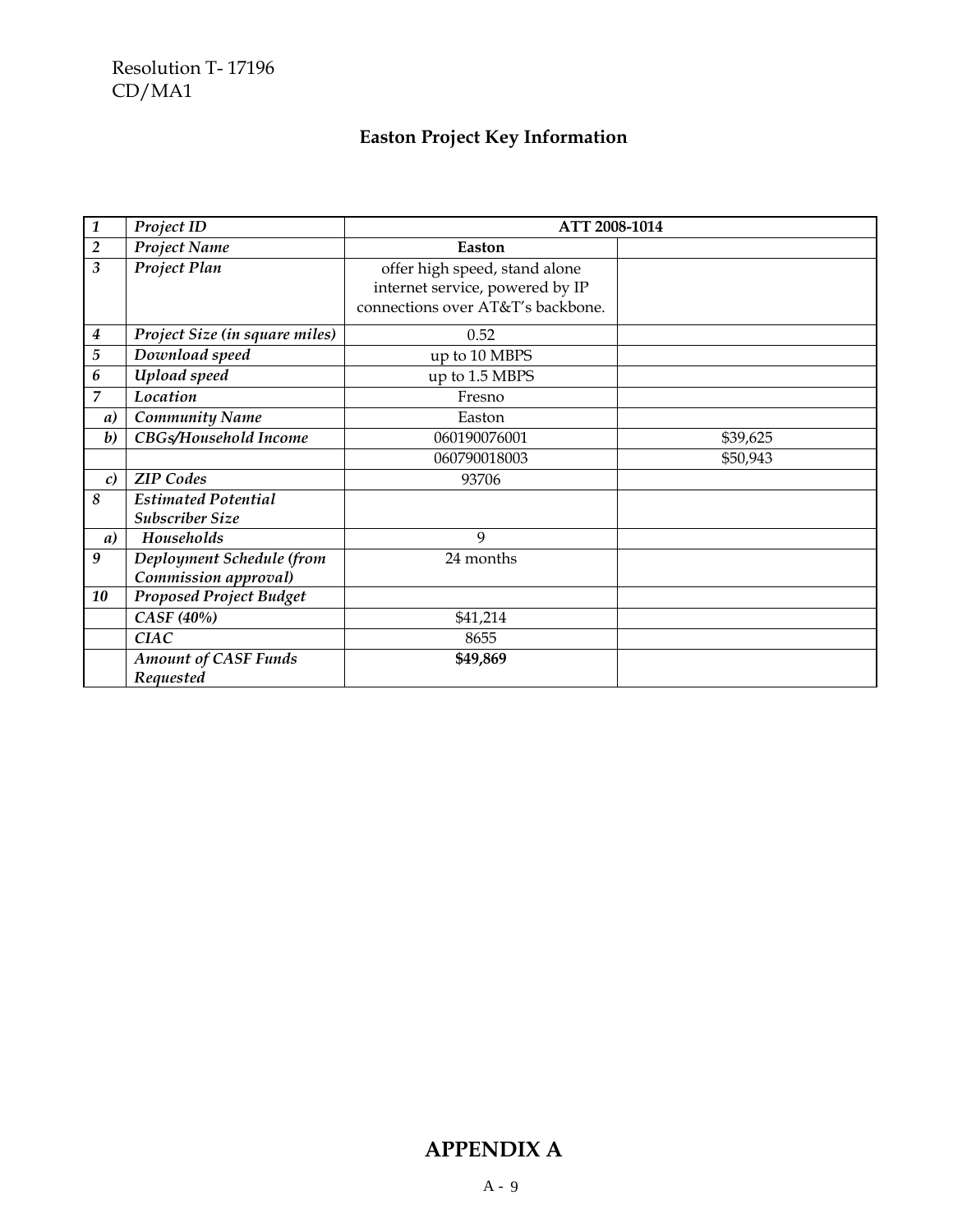#### **Resolution T-17196 AT&T Easton Project Shapefile**



# **APPENDIX A Resolution T-17196 Birds Landing Project Key Information**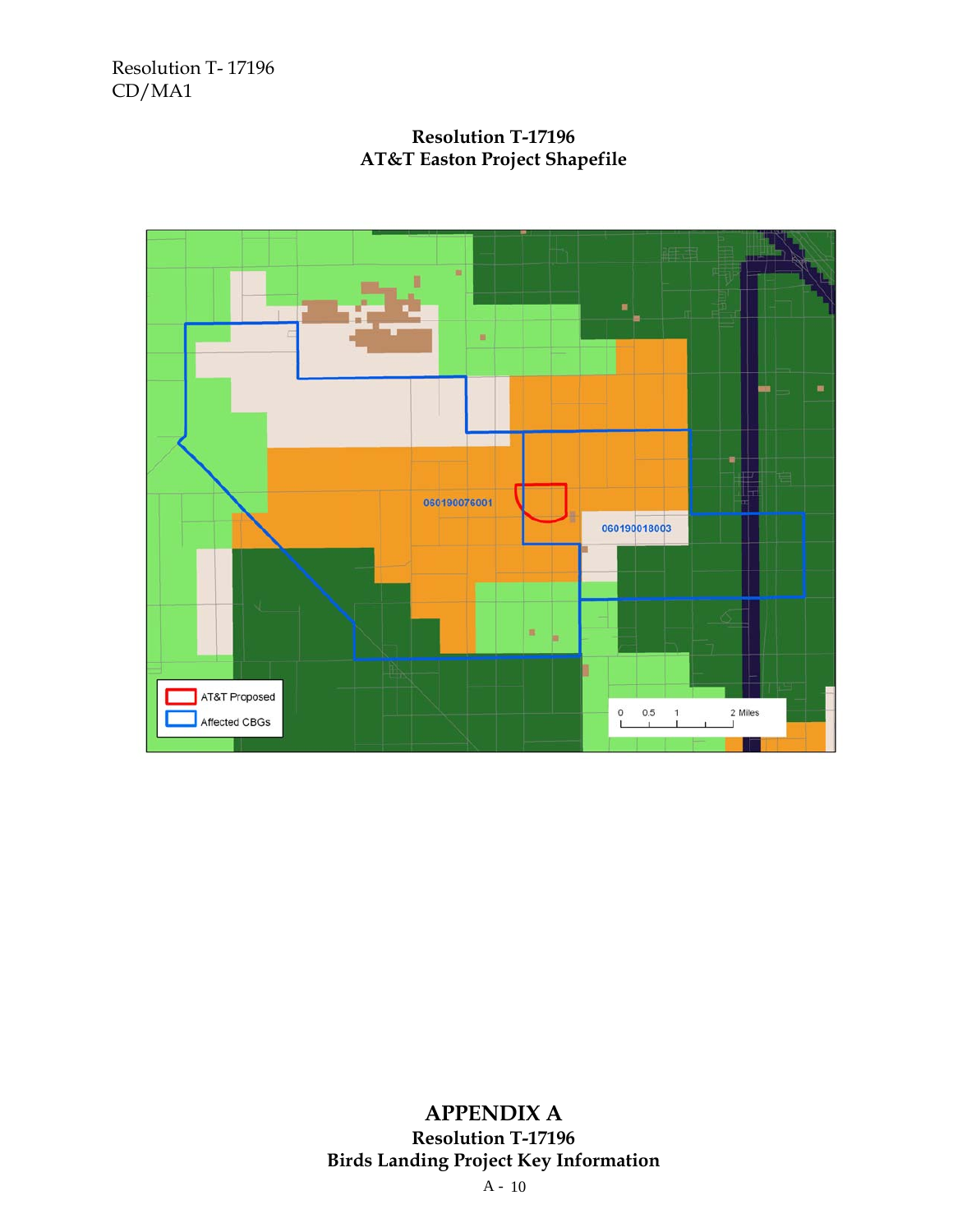| $\mathbf{1}$     | Project ID                               | <b>Citizens</b>                    |          |
|------------------|------------------------------------------|------------------------------------|----------|
| $\overline{2}$   | Project Name                             | <b>Birds Landing</b>               |          |
| $\overline{3}$   | Project Plan                             | Extend high-speed internet service |          |
|                  |                                          | through the expansion of DSL       |          |
|                  |                                          | deployment into the more remote    |          |
|                  |                                          | underserved areas                  |          |
| 4                | Project Size (in square miles)           | 17                                 |          |
| $\overline{5}$   | Download speed                           | up to 3 MBPS                       |          |
| 6                | Upload speed                             | up to 1 MBPS                       |          |
| $\overline{7}$   | Location                                 | Solano                             |          |
| a)               | <b>Community Name</b>                    | <b>Birds Landing</b>               |          |
| $\boldsymbol{b}$ | CBGs/Household Income                    | 060952535004                       | \$51,473 |
| $\mathcal{C}$    | <b>ZIP</b> Codes                         | 93706                              |          |
| 8                | <b>Estimated Potential</b>               |                                    |          |
|                  | <b>Subscriber Size</b>                   |                                    |          |
| a)               | Households                               | 69                                 |          |
| 9                | Deployment Schedule (from                | 7 months                           |          |
|                  | Commission approval)                     |                                    |          |
| 10               | <b>Proposed Project Budget</b>           |                                    |          |
|                  | CASF (40%)                               | \$100,444                          |          |
|                  | <b>CIAC</b>                              |                                    |          |
|                  | <b>Amount of CASF Funds</b><br>Requested | \$100,444                          |          |

## **APPENDIX A Resolution T-17196 Birds Landing Project Shapefile**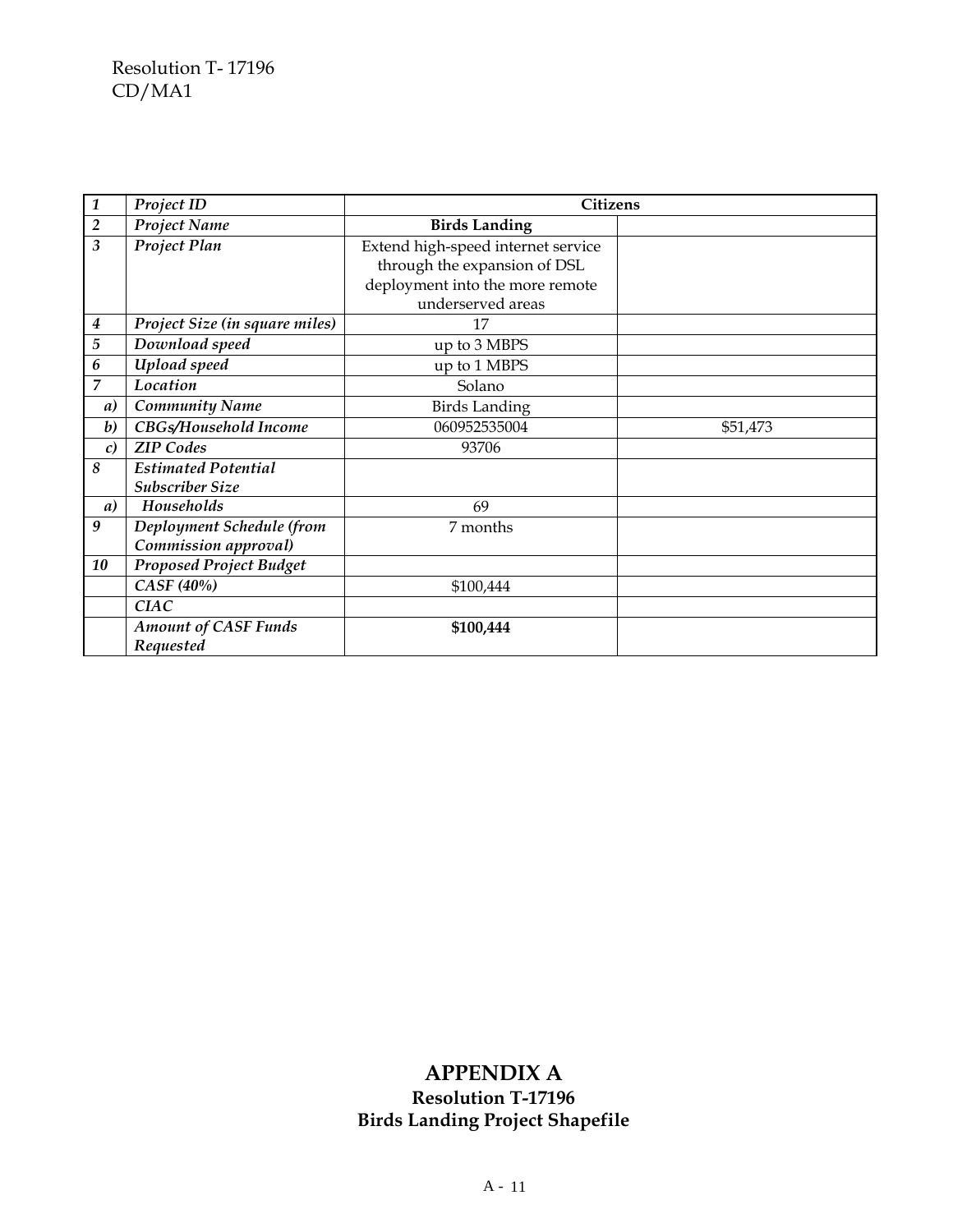

## **APPENDIX A Resolution T-17196 Livingston Project Key Information**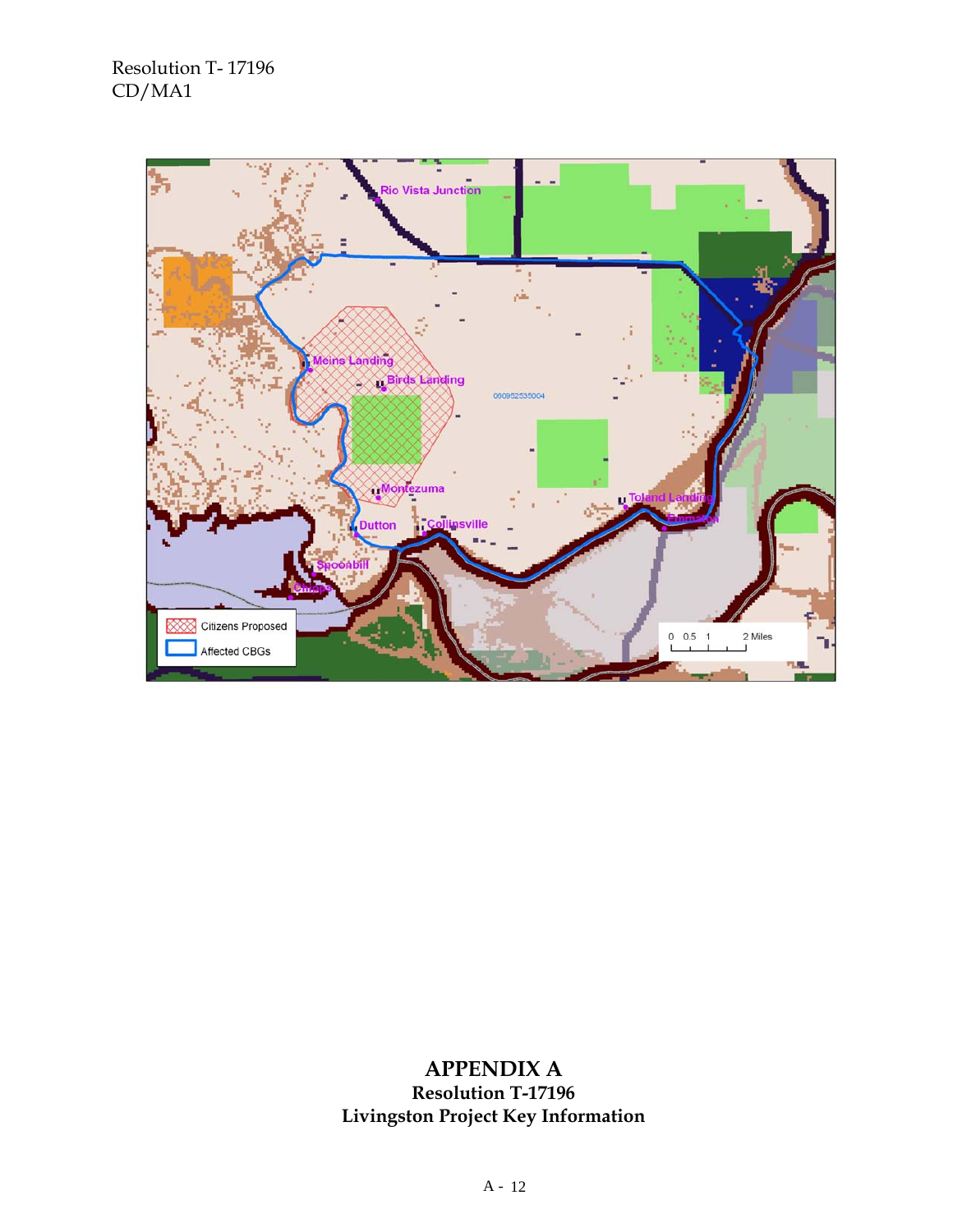| $\boldsymbol{1}$        | Project ID                     | Citizens - Livingston                 |          |
|-------------------------|--------------------------------|---------------------------------------|----------|
| $\overline{2}$          | Project Name                   | Livingston                            |          |
| $\overline{\mathbf{3}}$ | Project Plan                   | Extend additional DSL capability in   |          |
|                         |                                | the Southeastern portion of the       |          |
|                         |                                | Livingston exchange via HDSL span     |          |
|                         |                                | line equipment, 3 Infratel brickhouse |          |
|                         |                                | cabinets and 4 Adtran DLSLAMs.        |          |
| $\boldsymbol{4}$        | Project Size (in square miles) | 8                                     |          |
| 5                       | Download speed                 | up to 3 MBPS                          |          |
| 6                       | Upload speed                   | up to 1 MBPS                          |          |
| 7                       | Location                       | Merced                                |          |
| a)                      | <b>Community Name</b>          | Livingston                            |          |
| $\boldsymbol{b}$        | CBGs/Household Income          | 060470003032                          | \$39,500 |
|                         |                                | 060470005051                          | \$35,769 |
| $\mathcal{C}$           | <b>ZIP</b> Codes               | 95301                                 |          |
|                         |                                | 95334                                 |          |
| 8                       | <b>Estimated Potential</b>     |                                       |          |
|                         | <b>Subscriber Size</b>         |                                       |          |
| a)                      | Households                     | 234                                   |          |
| $\boldsymbol{9}$        | Deployment Schedule (from      | 7 months                              |          |
|                         | Commission approval)           |                                       |          |
| 10                      | <b>Proposed Project Budget</b> |                                       |          |
|                         | CASF (40%)                     | \$62,000                              |          |
|                         | <b>CIAC</b>                    |                                       |          |
|                         | <b>Amount of CASF Funds</b>    | \$62,000                              |          |
|                         | Requested                      |                                       |          |

# **APPENDIX A**

**Resolution T-17196 Livingston Project Shapefile**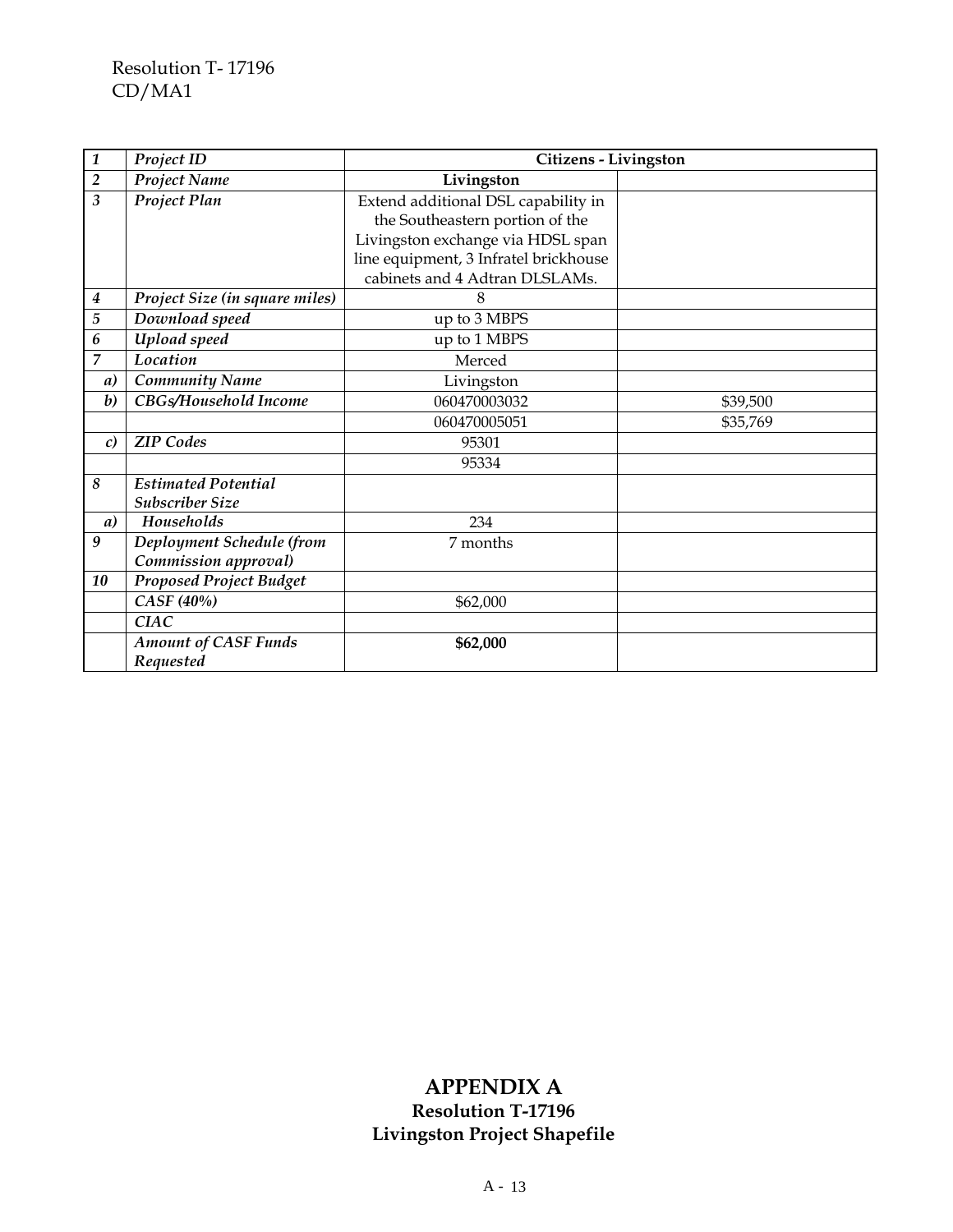

## **APPENDIX A Resolution T-17196 Underserved Area Applications Statewide Map**